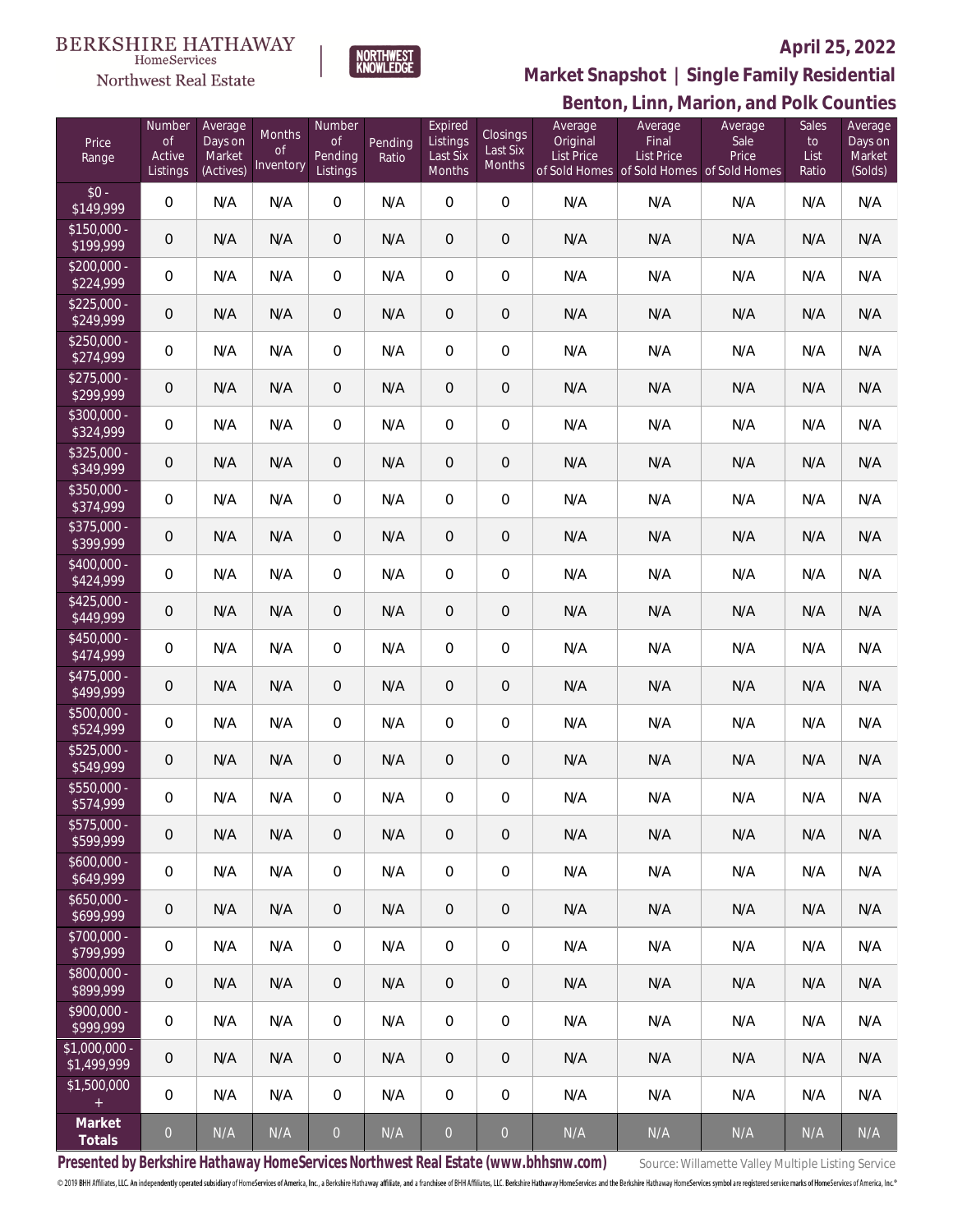#### **BERKSHIRE HATHAWAY** HomeServices





## **April 25, 2022 Market Snapshot | Single Family Residential**

**Salem**

| Price<br>Range                   | Number<br><b>of</b><br>Active<br>Listings | Average<br>Days on<br>Market<br>(Actives) | Months<br><sub>of</sub><br>Inventory | Number<br><b>of</b><br><b>Pending</b><br>Listings | Pending<br>Ratio | Expired<br>Listings<br>Last Six<br>Months | Closings<br>Last Six<br><b>Months</b> | Average<br>Original<br><b>List Price</b> | Average<br>Final<br><b>List Price</b><br>of Sold Homes of Sold Homes of Sold Homes | Average<br>Sale<br>Price | Sales<br>to<br>List<br>Ratio | Average<br>Days on<br>Market<br>(Solds) |
|----------------------------------|-------------------------------------------|-------------------------------------------|--------------------------------------|---------------------------------------------------|------------------|-------------------------------------------|---------------------------------------|------------------------------------------|------------------------------------------------------------------------------------|--------------------------|------------------------------|-----------------------------------------|
| $$0 -$<br>\$149,999              | $\overline{0}$                            | N/A                                       | N/A                                  | $\boldsymbol{0}$                                  | N/A              | 0                                         | $\boldsymbol{0}$                      | N/A                                      | N/A                                                                                | N/A                      | N/A                          | N/A                                     |
| $$150,000 -$<br>\$199,999        | $\mathsf{O}\xspace$                       | N/A                                       | N/A                                  | $\theta$                                          | N/A              | 0                                         | $\mathbf 0$                           | N/A                                      | N/A                                                                                | N/A                      | N/A                          | N/A                                     |
| $$200,000 -$<br>\$224,999        | 0                                         | N/A                                       | N/A                                  | $\mathbf{0}$                                      | N/A              | 0                                         | 0                                     | N/A                                      | N/A                                                                                | N/A                      | N/A                          | N/A                                     |
| $$225,000 -$<br>\$249,999        | $\mathsf{O}\xspace$                       | N/A                                       | N/A                                  | $\theta$                                          | N/A              | 0                                         | $\mathbf 0$                           | N/A                                      | N/A                                                                                | N/A                      | N/A                          | N/A                                     |
| $$250,000 -$<br>\$274,999        | $\overline{0}$                            | N/A                                       | N/A                                  | 0                                                 | N/A              | 0                                         | $\mathbf 0$                           | N/A                                      | N/A                                                                                | N/A                      | N/A                          | N/A                                     |
| $$275,000 -$<br>\$299,999        | $\mathsf{O}\xspace$                       | N/A                                       | N/A                                  | $\theta$                                          | N/A              | 0                                         | $\mathbf 0$                           | N/A                                      | N/A                                                                                | N/A                      | N/A                          | N/A                                     |
| $$300,000 -$<br>\$324,999        | $\mathbf 0$                               | N/A                                       | N/A                                  | 0                                                 | N/A              | 0                                         | $\mathbf 0$                           | N/A                                      | N/A                                                                                | N/A                      | N/A                          | N/A                                     |
| $$325,000 -$<br>\$349,999        | 0                                         | N/A                                       | N/A                                  | $\theta$                                          | N/A              | 0                                         | $\mathbf 0$                           | N/A                                      | N/A                                                                                | N/A                      | N/A                          | N/A                                     |
| $\sqrt{$350,000}$ -<br>\$374,999 | 0                                         | N/A                                       | N/A                                  | 0                                                 | N/A              | 0                                         | $\mathbf 0$                           | N/A                                      | N/A                                                                                | N/A                      | N/A                          | N/A                                     |
| $$375,000 -$<br>\$399,999        | $\mathsf{O}\xspace$                       | N/A                                       | N/A                                  | $\theta$                                          | N/A              | 0                                         | 0                                     | N/A                                      | N/A                                                                                | N/A                      | N/A                          | N/A                                     |
| $$400.000 -$<br>\$424,999        | $\mathbf 0$                               | N/A                                       | N/A                                  | $\boldsymbol{0}$                                  | N/A              | 0                                         | $\mathbf 0$                           | N/A                                      | N/A                                                                                | N/A                      | N/A                          | N/A                                     |
| $$425,000 -$<br>\$449,999        | $\mathbf 0$                               | N/A                                       | N/A                                  | $\theta$                                          | N/A              | 0                                         | $\mathbf 0$                           | N/A                                      | N/A                                                                                | N/A                      | N/A                          | N/A                                     |
| $$450,000 -$<br>\$474,999        | $\mathbf 0$                               | N/A                                       | N/A                                  | $\boldsymbol{0}$                                  | N/A              | 0                                         | $\mathbf 0$                           | N/A                                      | N/A                                                                                | N/A                      | N/A                          | N/A                                     |
| \$475,000 -<br>\$499,999         | $\mathbf 0$                               | N/A                                       | N/A                                  | $\theta$                                          | N/A              | 0                                         | $\mathbf 0$                           | N/A                                      | N/A                                                                                | N/A                      | N/A                          | N/A                                     |
| \$500,000 -<br>\$524,999         | $\overline{0}$                            | N/A                                       | N/A                                  | $\boldsymbol{0}$                                  | N/A              | 0                                         | $\mathbf 0$                           | N/A                                      | N/A                                                                                | N/A                      | N/A                          | N/A                                     |
| $$525,000 -$<br>\$549,999        | $\mathsf{O}\xspace$                       | N/A                                       | N/A                                  | $\theta$                                          | N/A              | 0                                         | 0                                     | N/A                                      | N/A                                                                                | N/A                      | N/A                          | N/A                                     |
| \$550,000 -<br>\$574,999         | 0                                         | N/A                                       | N/A                                  | 0                                                 | N/A              | 0                                         | 0                                     | N/A                                      | N/A                                                                                | N/A                      | N/A                          | N/A                                     |
| \$575,000 -<br>\$599,999         | $\overline{0}$                            | N/A                                       | N/A                                  | $\theta$                                          | N/A              | 0                                         | $\overline{0}$                        | N/A                                      | N/A                                                                                | N/A                      | N/A                          | N/A                                     |
| $$600,000 -$<br>\$649,999        | $\mathbf 0$                               | N/A                                       | N/A                                  | $\overline{0}$                                    | N/A              | 0                                         | $\boldsymbol{0}$                      | N/A                                      | N/A                                                                                | N/A                      | N/A                          | N/A                                     |
| $$650,000 -$<br>\$699,999        | $\overline{0}$                            | N/A                                       | N/A                                  | $\overline{0}$                                    | N/A              | 0                                         | 0                                     | N/A                                      | N/A                                                                                | N/A                      | N/A                          | N/A                                     |
| $$700,000 -$<br>\$799,999        | $\mathbf 0$                               | N/A                                       | N/A                                  | $\overline{0}$                                    | N/A              | 0                                         | $\boldsymbol{0}$                      | N/A                                      | N/A                                                                                | N/A                      | N/A                          | N/A                                     |
| \$800,000 -<br>\$899,999         | $\overline{0}$                            | N/A                                       | N/A                                  | $\overline{0}$                                    | N/A              | 0                                         | 0                                     | N/A                                      | N/A                                                                                | N/A                      | N/A                          | N/A                                     |
| $$900,000 -$<br>\$999,999        | $\overline{0}$                            | N/A                                       | N/A                                  | $\overline{0}$                                    | N/A              | 0                                         | 0                                     | N/A                                      | N/A                                                                                | N/A                      | N/A                          | N/A                                     |
| $$1,000,000$ -<br>\$1,499,999    | $\overline{0}$                            | N/A                                       | N/A                                  | $\overline{0}$                                    | N/A              | 0                                         | 0                                     | N/A                                      | N/A                                                                                | N/A                      | N/A                          | N/A                                     |
| \$1,500,000<br>$+$               | $\mathbf 0$                               | N/A                                       | N/A                                  | 0                                                 | N/A              | 0                                         | 0                                     | N/A                                      | N/A                                                                                | N/A                      | N/A                          | N/A                                     |
| Market<br>Totals                 | $\boldsymbol{0}$                          | N/A                                       | N/A                                  | $\overline{0}$                                    | N/A              | $\overline{0}$                            | $\overline{O}$                        | N/A                                      | N/A                                                                                | N/A                      | N/A                          | N/A                                     |

Presented by Berkshire Hathaway HomeServices Northwest Real Estate (www.bhhsnw.com) source: Willamette Valley Multiple Listing Service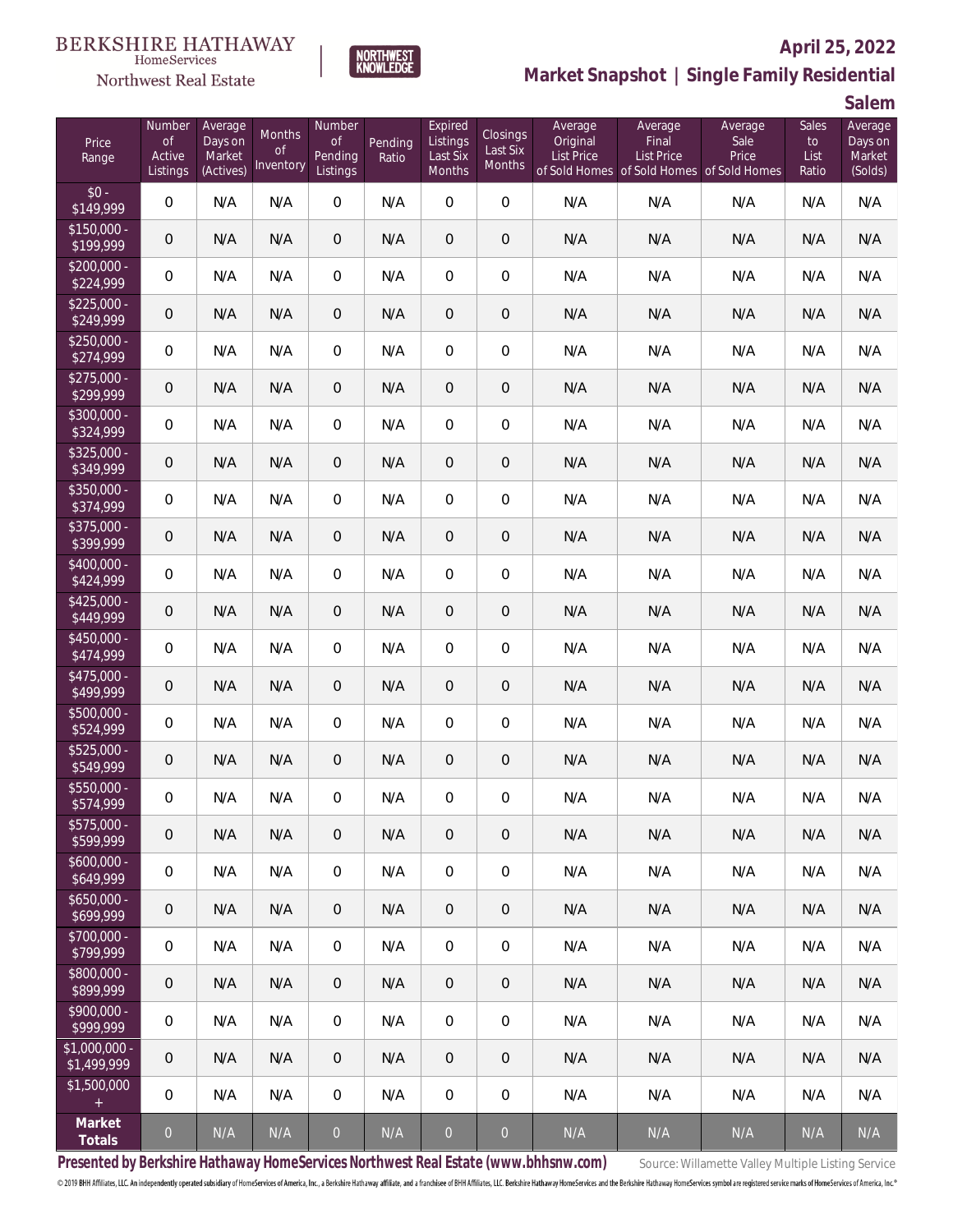

**Market Snapshot | Single Family Residential**

#### $\label{lem:sevices} \textsc{Home} \textsc{Service} \textsc{s}$ Northwest Real Estate

|                              |                                           |                                           |                                  |                                     |                  |                                           |                                       |                                          |                                                                                    | <b>Marion and Polk Counties</b> |                              |                                         |
|------------------------------|-------------------------------------------|-------------------------------------------|----------------------------------|-------------------------------------|------------------|-------------------------------------------|---------------------------------------|------------------------------------------|------------------------------------------------------------------------------------|---------------------------------|------------------------------|-----------------------------------------|
| Price<br>Range               | Number<br>$\circ f$<br>Active<br>Listings | Average<br>Days on<br>Market<br>(Actives) | Months<br><b>of</b><br>Inventory | Number<br>Οf<br>Pending<br>Listings | Pending<br>Ratio | Expired<br>Listings<br>Last Six<br>Months | Closings<br>Last Six<br><b>Months</b> | Average<br>Original<br><b>List Price</b> | Average<br>Final<br><b>List Price</b><br>of Sold Homes of Sold Homes of Sold Homes | Average<br>Sale<br>Price        | Sales<br>to<br>List<br>Ratio | Average<br>Days on<br>Market<br>(Solds) |
| $$0 -$<br>\$149,999          | 0                                         | N/A                                       | N/A                              | $\boldsymbol{0}$                    | N/A              | $\overline{0}$                            | 0                                     | N/A                                      | N/A                                                                                | N/A                             | N/A                          | N/A                                     |
| $$150,000 -$<br>\$199,999    | 0                                         | N/A                                       | N/A                              | $\overline{0}$                      | N/A              | $\overline{0}$                            | 0                                     | N/A                                      | N/A                                                                                | N/A                             | N/A                          | N/A                                     |
| $$200,000 -$<br>\$224,999    | 0                                         | N/A                                       | N/A                              | $\overline{0}$                      | N/A              | $\mathbf{0}$                              | 0                                     | N/A                                      | N/A                                                                                | N/A                             | N/A                          | N/A                                     |
| $$225,000 -$<br>\$249,999    | 0                                         | N/A                                       | N/A                              | $\overline{0}$                      | N/A              | $\overline{0}$                            | 0                                     | N/A                                      | N/A                                                                                | N/A                             | N/A                          | N/A                                     |
| $$250,000 -$<br>\$274,999    | 0                                         | N/A                                       | N/A                              | $\overline{0}$                      | N/A              | $\mathbf{0}$                              | 0                                     | N/A                                      | N/A                                                                                | N/A                             | N/A                          | N/A                                     |
| $$275,000 -$<br>\$299,999    | 0                                         | N/A                                       | N/A                              | $\overline{0}$                      | N/A              | $\theta$                                  | 0                                     | N/A                                      | N/A                                                                                | N/A                             | N/A                          | N/A                                     |
| $$300,000 -$<br>\$324,999    | 0                                         | N/A                                       | N/A                              | $\overline{0}$                      | N/A              | $\overline{0}$                            | 0                                     | N/A                                      | N/A                                                                                | N/A                             | N/A                          | N/A                                     |
| $$325,000 -$<br>\$349,999    | 0                                         | N/A                                       | N/A                              | $\overline{0}$                      | N/A              | $\mathbf 0$                               | 0                                     | N/A                                      | N/A                                                                                | N/A                             | N/A                          | N/A                                     |
| $$350,000 -$<br>\$374,999    | 0                                         | N/A                                       | N/A                              | $\overline{0}$                      | N/A              | $\mathbf{0}$                              | 0                                     | N/A                                      | N/A                                                                                | N/A                             | N/A                          | N/A                                     |
| $$375,000 -$<br>\$399,999    | 0                                         | N/A                                       | N/A                              | $\overline{0}$                      | N/A              | $\overline{0}$                            | 0                                     | N/A                                      | N/A                                                                                | N/A                             | N/A                          | N/A                                     |
| $$400.000 -$<br>\$424,999    | 0                                         | N/A                                       | N/A                              | $\overline{0}$                      | N/A              | $\overline{0}$                            | 0                                     | N/A                                      | N/A                                                                                | N/A                             | N/A                          | N/A                                     |
| $$425,000 -$<br>\$449,999    | $\mathbf 0$                               | N/A                                       | N/A                              | $\overline{0}$                      | N/A              | $\mathbf{0}$                              | 0                                     | N/A                                      | N/A                                                                                | N/A                             | N/A                          | N/A                                     |
| \$450,000 -<br>\$474,999     | 0                                         | N/A                                       | N/A                              | $\overline{0}$                      | N/A              | $\overline{0}$                            | 0                                     | N/A                                      | N/A                                                                                | N/A                             | N/A                          | N/A                                     |
| $$475,000 -$<br>\$499,999    | $\mathbf 0$                               | N/A                                       | N/A                              | $\overline{0}$                      | N/A              | $\overline{0}$                            | 0                                     | N/A                                      | N/A                                                                                | N/A                             | N/A                          | N/A                                     |
| \$500,000 -<br>\$524,999     | 0                                         | N/A                                       | N/A                              | $\overline{0}$                      | N/A              | $\boldsymbol{0}$                          | 0                                     | N/A                                      | N/A                                                                                | N/A                             | N/A                          | N/A                                     |
| \$525,000 -<br>\$549,999     | 0                                         | N/A                                       | N/A                              | $\overline{0}$                      | N/A              | $\mathbf 0$                               | $\mathbf 0$                           | N/A                                      | N/A                                                                                | N/A                             | N/A                          | N/A                                     |
| \$550,000 -<br>\$574,999     | 0                                         | N/A                                       | N/A                              | 0                                   | N/A              | $\mathbf{0}$                              | 0                                     | N/A                                      | N/A                                                                                | N/A                             | N/A                          | N/A                                     |
| $$575,000 -$<br>\$599,999    | 0                                         | N/A                                       | N/A                              | $\overline{0}$                      | N/A              | $\overline{0}$                            | 0                                     | N/A                                      | N/A                                                                                | N/A                             | N/A                          | N/A                                     |
| $$600,000 -$<br>\$649,999    | 0                                         | N/A                                       | N/A                              | $\overline{0}$                      | N/A              | $\overline{0}$                            | 0                                     | N/A                                      | N/A                                                                                | N/A                             | N/A                          | N/A                                     |
| $$650,000 -$<br>\$699,999    | 0                                         | N/A                                       | N/A                              | $\overline{0}$                      | N/A              | $\overline{0}$                            | 0                                     | N/A                                      | N/A                                                                                | N/A                             | N/A                          | N/A                                     |
| $$700,000 -$<br>\$799,999    | 0                                         | N/A                                       | N/A                              | $\overline{0}$                      | N/A              | $\mathbf{0}$                              | 0                                     | N/A                                      | N/A                                                                                | N/A                             | N/A                          | N/A                                     |
| \$800,000 -<br>\$899,999     | 0                                         | N/A                                       | N/A                              | $\overline{0}$                      | N/A              | $\overline{0}$                            | 0                                     | N/A                                      | N/A                                                                                | N/A                             | N/A                          | N/A                                     |
| $$900,000 -$<br>\$999,999    | 0                                         | N/A                                       | N/A                              | $\overline{0}$                      | N/A              | $\mathbf{0}$                              | 0                                     | N/A                                      | N/A                                                                                | N/A                             | N/A                          | N/A                                     |
| \$1,000,000 -<br>\$1,499,999 | 0                                         | N/A                                       | N/A                              | $\overline{0}$                      | N/A              | $\overline{0}$                            | 0                                     | N/A                                      | N/A                                                                                | N/A                             | N/A                          | N/A                                     |
| \$1,500,000                  | 0                                         | N/A                                       | N/A                              | $\overline{0}$                      | N/A              | $\boldsymbol{0}$                          | 0                                     | N/A                                      | N/A                                                                                | N/A                             | N/A                          | N/A                                     |
| Market<br>Totals             | $\overline{O}$                            | N/A                                       | N/A                              | $\overline{0}$                      | N/A              | $\overline{O}$                            | $\overline{0}$                        | N/A                                      | N/A                                                                                | N/A                             | N/A                          | N/A                                     |

Presented by Berkshire Hathaway HomeServices Northwest Real Estate (www.bhhsnw.com) source: Willamette Valley Multiple Listing Service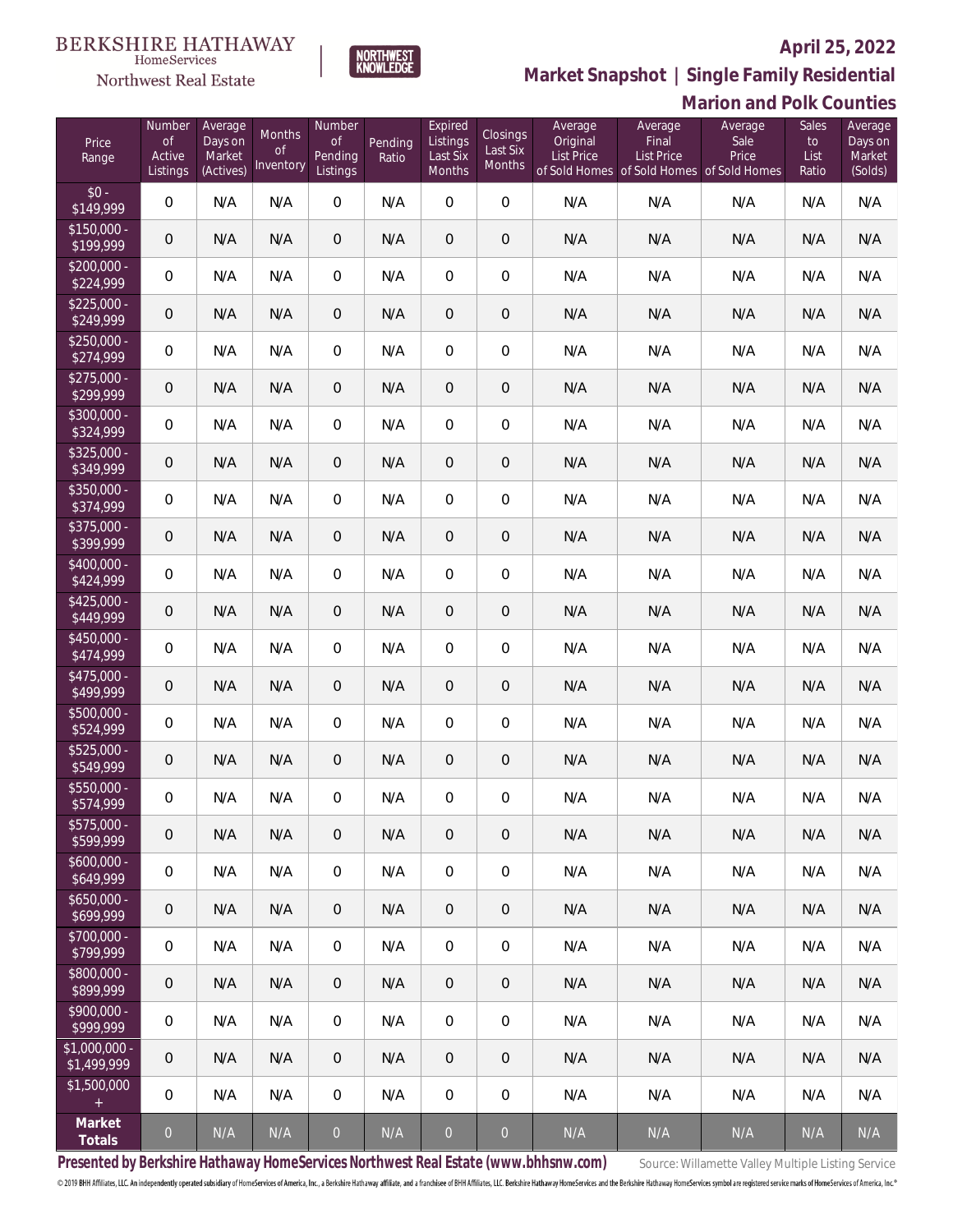#### **BERKSHIRE HATHAWAY**  $\label{lem:sevices} \textsc{Home} \textsc{Service} \textsc{s}$





## **April 25, 2022 Market Snapshot | Single Family Residential**

**Keizer**

| Price<br>Range                | Number<br><b>of</b><br>Active<br>Listings | Average<br>Days on<br>Market<br>(Actives) | Months<br><sub>of</sub><br>Inventory | Number<br><b>of</b><br>Pending<br>Listings | Pending<br>Ratio | Expired<br>Listings<br>Last Six<br>Months | Closings<br>Last Six<br>Months | Average<br>Original<br><b>List Price</b> | Average<br>Final<br><b>List Price</b><br>of Sold Homes of Sold Homes of Sold Homes | Average<br>Sale<br>Price | Sales<br>to<br>List<br>Ratio | Average<br>Days on<br>Market<br>(Solds) |
|-------------------------------|-------------------------------------------|-------------------------------------------|--------------------------------------|--------------------------------------------|------------------|-------------------------------------------|--------------------------------|------------------------------------------|------------------------------------------------------------------------------------|--------------------------|------------------------------|-----------------------------------------|
| $$0 -$<br>\$149,999           | $\overline{0}$                            | N/A                                       | N/A                                  | $\boldsymbol{0}$                           | N/A              | $\overline{0}$                            | $\boldsymbol{0}$               | N/A                                      | N/A                                                                                | N/A                      | N/A                          | N/A                                     |
| $$150,000 -$<br>\$199,999     | $\mathbf 0$                               | N/A                                       | N/A                                  | $\theta$                                   | N/A              | $\theta$                                  | $\theta$                       | N/A                                      | N/A                                                                                | N/A                      | N/A                          | N/A                                     |
| $$200,000 -$<br>\$224,999     | $\overline{0}$                            | N/A                                       | N/A                                  | 0                                          | N/A              | $\mathbf{0}$                              | 0                              | N/A                                      | N/A                                                                                | N/A                      | N/A                          | N/A                                     |
| $$225,000 -$<br>\$249,999     | $\mathbf 0$                               | N/A                                       | N/A                                  | $\theta$                                   | N/A              | $\theta$                                  | $\theta$                       | N/A                                      | N/A                                                                                | N/A                      | N/A                          | N/A                                     |
| $$250,000 -$<br>\$274,999     | $\overline{0}$                            | N/A                                       | N/A                                  | 0                                          | N/A              | $\mathbf 0$                               | $\mathbf 0$                    | N/A                                      | N/A                                                                                | N/A                      | N/A                          | N/A                                     |
| $$275,000 -$<br>\$299,999     | $\mathbf 0$                               | N/A                                       | N/A                                  | $\overline{0}$                             | N/A              | $\theta$                                  | $\theta$                       | N/A                                      | N/A                                                                                | N/A                      | N/A                          | N/A                                     |
| $$300,000 -$<br>\$324,999     | $\overline{0}$                            | N/A                                       | N/A                                  | 0                                          | N/A              | $\mathbf 0$                               | $\boldsymbol{0}$               | N/A                                      | N/A                                                                                | N/A                      | N/A                          | N/A                                     |
| $$325,000 -$<br>\$349,999     | $\mathbf 0$                               | N/A                                       | N/A                                  | $\theta$                                   | N/A              | $\theta$                                  | $\theta$                       | N/A                                      | N/A                                                                                | N/A                      | N/A                          | N/A                                     |
| \$350,000 -<br>\$374,999      | $\overline{0}$                            | N/A                                       | N/A                                  | 0                                          | N/A              | $\mathbf 0$                               | 0                              | N/A                                      | N/A                                                                                | N/A                      | N/A                          | N/A                                     |
| $$375,000 -$<br>\$399,999     | $\mathbf 0$                               | N/A                                       | N/A                                  | $\overline{0}$                             | N/A              | $\theta$                                  | $\theta$                       | N/A                                      | N/A                                                                                | N/A                      | N/A                          | N/A                                     |
| $$400.000 -$<br>\$424,999     | $\mathbf 0$                               | N/A                                       | N/A                                  | $\boldsymbol{0}$                           | N/A              | $\mathbf 0$                               | $\mathbf 0$                    | N/A                                      | N/A                                                                                | N/A                      | N/A                          | N/A                                     |
| $$425,000 -$<br>\$449,999     | $\mathbf 0$                               | N/A                                       | N/A                                  | $\boldsymbol{0}$                           | N/A              | $\mathbf 0$                               | $\,0\,$                        | N/A                                      | N/A                                                                                | N/A                      | N/A                          | N/A                                     |
| $$450,000 -$<br>\$474,999     | $\mathbf 0$                               | N/A                                       | N/A                                  | $\boldsymbol{0}$                           | N/A              | $\mathbf 0$                               | $\mathbf 0$                    | N/A                                      | N/A                                                                                | N/A                      | N/A                          | N/A                                     |
| \$475,000 -<br>\$499,999      | $\mathbf 0$                               | N/A                                       | N/A                                  | $\boldsymbol{0}$                           | N/A              | $\mathbf 0$                               | $\theta$                       | N/A                                      | N/A                                                                                | N/A                      | N/A                          | N/A                                     |
| \$500,000 -<br>\$524,999      | $\mathbf 0$                               | N/A                                       | N/A                                  | $\mathbf 0$                                | N/A              | $\mathbf 0$                               | $\mathbf 0$                    | N/A                                      | N/A                                                                                | N/A                      | N/A                          | N/A                                     |
| $$525,000 -$<br>\$549,999     | 0                                         | N/A                                       | N/A                                  | $\theta$                                   | N/A              | $\theta$                                  | $\theta$                       | N/A                                      | N/A                                                                                | N/A                      | N/A                          | N/A                                     |
| \$550,000 -<br>\$574,999      | 0                                         | N/A                                       | N/A                                  | $\overline{0}$                             | N/A              | 0                                         | $\mathbf 0$                    | N/A                                      | N/A                                                                                | N/A                      | N/A                          | N/A                                     |
| \$575,000 -<br>\$599,999      | $\overline{0}$                            | N/A                                       | N/A                                  | $\overline{0}$                             | N/A              | $\theta$                                  | $\overline{0}$                 | N/A                                      | N/A                                                                                | N/A                      | N/A                          | N/A                                     |
| $$600,000 -$<br>\$649,999     | $\mathbf 0$                               | N/A                                       | N/A                                  | $\overline{0}$                             | N/A              | $\overline{0}$                            | 0                              | N/A                                      | N/A                                                                                | N/A                      | N/A                          | N/A                                     |
| $$650,000 -$<br>\$699,999     | $\overline{0}$                            | N/A                                       | N/A                                  | $\overline{0}$                             | N/A              | $\theta$                                  | $\overline{0}$                 | N/A                                      | N/A                                                                                | N/A                      | N/A                          | N/A                                     |
| \$700,000 -<br>\$799,999      | $\overline{0}$                            | N/A                                       | N/A                                  | $\overline{0}$                             | N/A              | $\mathbf{0}$                              | 0                              | N/A                                      | N/A                                                                                | N/A                      | N/A                          | N/A                                     |
| \$800,000 -<br>\$899,999      | $\overline{0}$                            | N/A                                       | N/A                                  | $\overline{0}$                             | N/A              | $\theta$                                  | $\overline{0}$                 | N/A                                      | N/A                                                                                | N/A                      | N/A                          | N/A                                     |
| $$900,000 -$<br>\$999,999     | $\overline{0}$                            | N/A                                       | N/A                                  | $\overline{0}$                             | N/A              | $\mathbf{0}$                              | 0                              | N/A                                      | N/A                                                                                | N/A                      | N/A                          | N/A                                     |
| $$1,000,000$ -<br>\$1,499,999 | $\overline{0}$                            | N/A                                       | N/A                                  | $\overline{0}$                             | N/A              | $\theta$                                  | $\overline{0}$                 | N/A                                      | N/A                                                                                | N/A                      | N/A                          | N/A                                     |
| \$1,500,000<br>$+$            | $\mathbf 0$                               | N/A                                       | N/A                                  | $\mathbf 0$                                | N/A              | $\mathbf 0$                               | 0                              | N/A                                      | N/A                                                                                | N/A                      | N/A                          | N/A                                     |
| Market<br>Totals              | $\boldsymbol{0}$                          | N/A                                       | N/A                                  | $\overline{0}$                             | N/A              | $\overline{0}$                            | $\overline{0}$                 | N/A                                      | N/A                                                                                | N/A                      | N/A                          | N/A                                     |

Presented by Berkshire Hathaway HomeServices Northwest Real Estate (www.bhhsnw.com) source: Willamette Valley Multiple Listing Service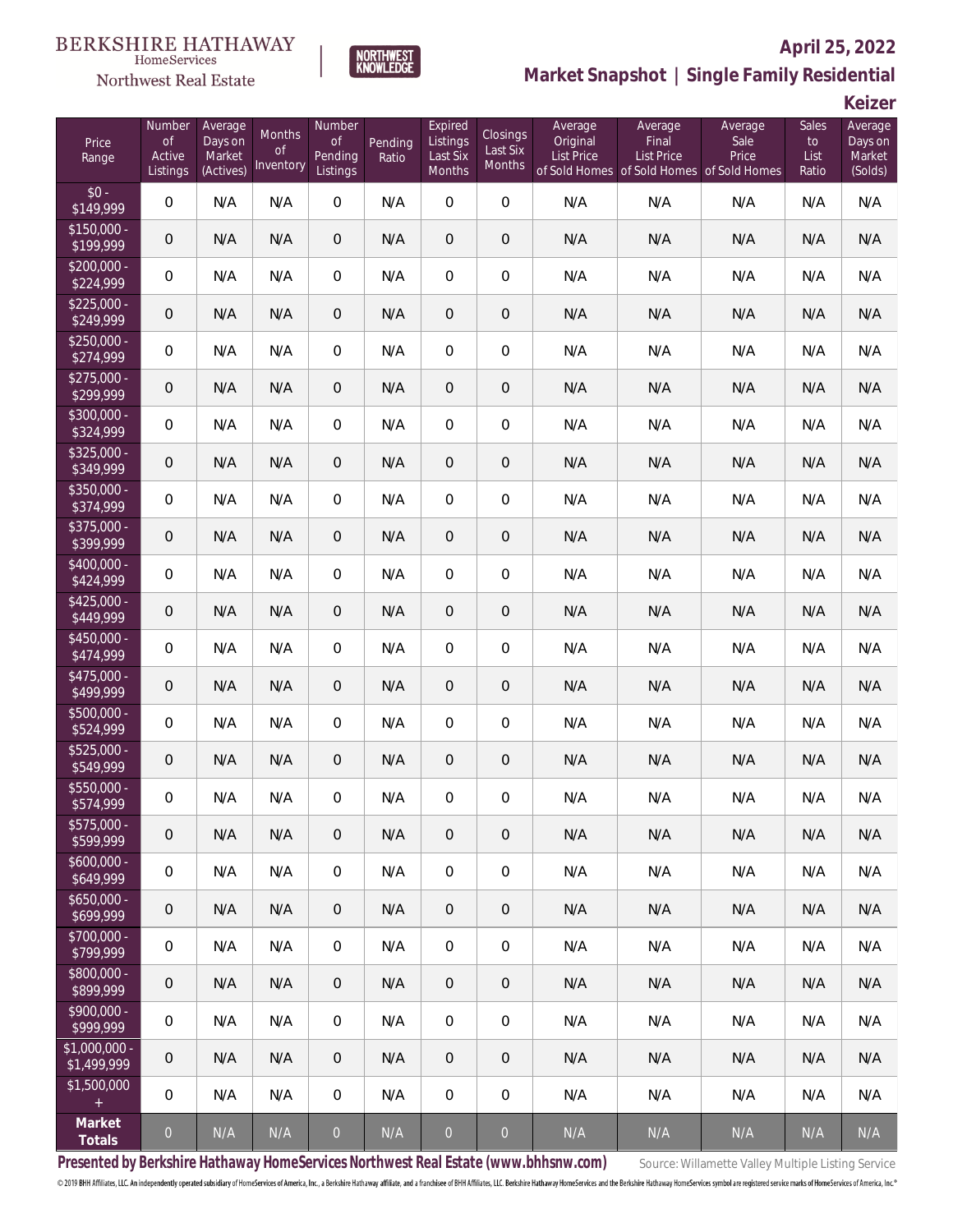

Northwest Real Estate

# **Market Snapshot | Single Family Residential**

**Central Salem**

| Price<br>Range                | Number<br>of<br>Active<br>Listings | Average<br>Days on<br>Market<br>(Actives) | Months<br><b>of</b><br>Inventory | Number<br><b>of</b><br>Pending<br>Listings | Pending<br>Ratio | Expired<br>Listings<br>Last Six<br>Months | <b>Closings</b><br>Last Six<br>Months | Average<br>Original<br>List Price | Average<br>Final<br>List Price<br>of Sold Homes of Sold Homes of Sold Homes | Average<br>Sale<br>Price | Sales<br>to<br>List<br>Ratio | Average<br>Days on<br>Market<br>(Solds) |
|-------------------------------|------------------------------------|-------------------------------------------|----------------------------------|--------------------------------------------|------------------|-------------------------------------------|---------------------------------------|-----------------------------------|-----------------------------------------------------------------------------|--------------------------|------------------------------|-----------------------------------------|
| $$0 -$<br>\$149,999           | $\boldsymbol{0}$                   | N/A                                       | N/A                              | $\overline{0}$                             | N/A              | $\overline{0}$                            | $\overline{0}$                        | N/A                               | N/A                                                                         | N/A                      | N/A                          | N/A                                     |
| $$150.000 -$<br>\$199,999     | 0                                  | N/A                                       | N/A                              | $\overline{0}$                             | N/A              | $\overline{0}$                            | $\theta$                              | N/A                               | N/A                                                                         | N/A                      | N/A                          | N/A                                     |
| $$200,000 -$<br>\$224,999     | 0                                  | N/A                                       | N/A                              | $\overline{0}$                             | N/A              | $\overline{0}$                            | $\mathbf 0$                           | N/A                               | N/A                                                                         | N/A                      | N/A                          | N/A                                     |
| $$225,000 -$<br>\$249,999     | 0                                  | N/A                                       | N/A                              | $\overline{0}$                             | N/A              | $\overline{0}$                            | $\theta$                              | N/A                               | N/A                                                                         | N/A                      | N/A                          | N/A                                     |
| $$250,000 -$<br>\$274,999     | 0                                  | N/A                                       | N/A                              | $\overline{0}$                             | N/A              | $\overline{0}$                            | $\mathbf 0$                           | N/A                               | N/A                                                                         | N/A                      | N/A                          | N/A                                     |
| $$275,000 -$<br>\$299,999     | 0                                  | N/A                                       | N/A                              | $\overline{0}$                             | N/A              | $\overline{0}$                            | $\mathbf 0$                           | N/A                               | N/A                                                                         | N/A                      | N/A                          | N/A                                     |
| \$300,000 -<br>\$324,999      | $\boldsymbol{0}$                   | N/A                                       | N/A                              | $\overline{0}$                             | N/A              | $\overline{0}$                            | $\mathbf 0$                           | N/A                               | N/A                                                                         | N/A                      | N/A                          | N/A                                     |
| $$325,000 -$<br>\$349,999     | 0                                  | N/A                                       | N/A                              | $\overline{0}$                             | N/A              | $\overline{0}$                            | $\mathbf 0$                           | N/A                               | N/A                                                                         | N/A                      | N/A                          | N/A                                     |
| \$350,000 -<br>\$374,999      | $\boldsymbol{0}$                   | N/A                                       | N/A                              | $\overline{0}$                             | N/A              | $\overline{0}$                            | $\mathbf 0$                           | N/A                               | N/A                                                                         | N/A                      | N/A                          | N/A                                     |
| \$375,000 -<br>\$399,999      | 0                                  | N/A                                       | N/A                              | $\overline{0}$                             | N/A              | $\overline{0}$                            | $\mathbf 0$                           | N/A                               | N/A                                                                         | N/A                      | N/A                          | N/A                                     |
| $$400,000 -$<br>\$424,999     | $\boldsymbol{0}$                   | N/A                                       | N/A                              | $\overline{0}$                             | N/A              | $\overline{0}$                            | $\mathbf 0$                           | N/A                               | N/A                                                                         | N/A                      | N/A                          | N/A                                     |
| $$425,000 -$<br>\$449,999     | 0                                  | N/A                                       | N/A                              | $\overline{0}$                             | N/A              | $\overline{0}$                            | $\mathbf 0$                           | N/A                               | N/A                                                                         | N/A                      | N/A                          | N/A                                     |
| \$450,000 -<br>\$474,999      | $\boldsymbol{0}$                   | N/A                                       | N/A                              | $\overline{0}$                             | N/A              | $\overline{0}$                            | $\mathbf 0$                           | N/A                               | N/A                                                                         | N/A                      | N/A                          | N/A                                     |
| \$475,000 -<br>\$499,999      | 0                                  | N/A                                       | N/A                              | $\overline{0}$                             | N/A              | $\overline{0}$                            | $\mathbf 0$                           | N/A                               | N/A                                                                         | N/A                      | N/A                          | N/A                                     |
| \$500,000 -<br>\$524,999      | $\boldsymbol{0}$                   | N/A                                       | N/A                              | $\overline{0}$                             | N/A              | $\overline{0}$                            | $\mathbf 0$                           | N/A                               | N/A                                                                         | N/A                      | N/A                          | N/A                                     |
| $$525,000 -$<br>\$549,999     | 0                                  | N/A                                       | N/A                              | $\mathbf 0$                                | N/A              | $\overline{0}$                            | $\mathbf 0$                           | N/A                               | N/A                                                                         | N/A                      | N/A                          | N/A                                     |
| \$550,000 -<br>\$574,999      | 0                                  | N/A                                       | N/A                              | 0                                          | N/A              | $\overline{0}$                            | $\mathbf 0$                           | N/A                               | N/A                                                                         | N/A                      | N/A                          | N/A                                     |
| $$575,000 -$<br>\$599,999     | $\theta$                           | N/A                                       | N/A                              | $\overline{0}$                             | N/A              | 0                                         | $\overline{0}$                        | N/A                               | N/A                                                                         | N/A                      | N/A                          | N/A                                     |
| $$600,000 -$<br>\$649,999     | 0                                  | N/A                                       | N/A                              | $\overline{0}$                             | N/A              | $\mathbf{0}$                              | $\mathbf 0$                           | N/A                               | N/A                                                                         | N/A                      | N/A                          | N/A                                     |
| $$650,000 -$<br>\$699,999     | $\mathbf 0$                        | N/A                                       | N/A                              | $\overline{0}$                             | N/A              | $\overline{0}$                            | $\sqrt{2}$                            | N/A                               | N/A                                                                         | N/A                      | N/A                          | N/A                                     |
| $$700,000 -$<br>\$799,999     | 0                                  | N/A                                       | N/A                              | $\overline{0}$                             | N/A              | $\overline{0}$                            | $\mathbf 0$                           | N/A                               | N/A                                                                         | N/A                      | N/A                          | N/A                                     |
| \$800,000 -<br>\$899,999      | $\mathbf 0$                        | N/A                                       | N/A                              | $\overline{0}$                             | N/A              | 0                                         | $\sqrt{2}$                            | N/A                               | N/A                                                                         | N/A                      | N/A                          | N/A                                     |
| $$900,000 -$<br>\$999,999     | 0                                  | N/A                                       | N/A                              | $\mathbf 0$                                | N/A              | $\overline{0}$                            | $\mathbf 0$                           | N/A                               | N/A                                                                         | N/A                      | N/A                          | N/A                                     |
| $$1,000,000 -$<br>\$1,499,999 | $\theta$                           | N/A                                       | N/A                              | $\overline{0}$                             | N/A              | $\overline{0}$                            | $\mathbf 0$                           | N/A                               | N/A                                                                         | N/A                      | N/A                          | N/A                                     |
| \$1,500,000<br>$\pm$          | 0                                  | N/A                                       | N/A                              | $\overline{0}$                             | N/A              | $\mathbf 0$                               | $\mathbf 0$                           | N/A                               | N/A                                                                         | N/A                      | N/A                          | N/A                                     |
| Market<br>Totals              | $\overline{0}$                     | N/A                                       | N/A                              | $\overline{0}$                             | N/A              | $\overline{0}$                            | $\overline{O}$                        | N/A                               | N/A                                                                         | N/A                      | N/A                          | N/A                                     |

**NORTHWEST**<br>KNOWLEDGE

Presented by Berkshire Hathaway HomeServices Northwest Real Estate (www.bhhsnw.com) source: Willamette Valley Multiple Listing Service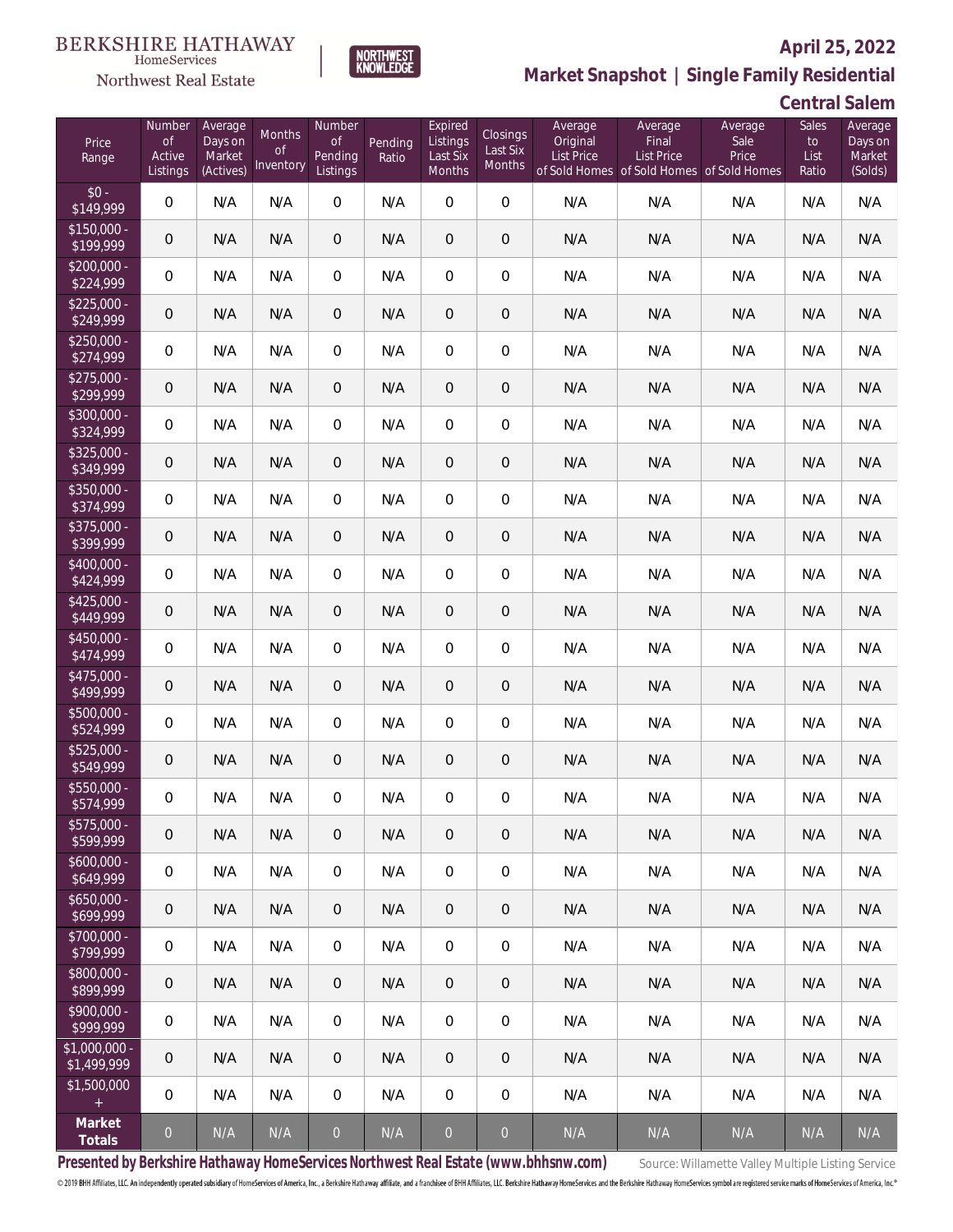**Suburban E Salem/North**



**Market Snapshot | Single Family Residential**

#### **BERKSHIRE HATHAWAY**  $\label{lem:sevices} \textsc{Home} \textsc{Service} \textsc{s}$ Northwest Real Estate

| Price<br>Range                | Number<br><b>of</b><br>Active<br>Listings | Average<br>Days on<br>Market<br>(Actives) | <b>Months</b><br><b>of</b><br>Inventory | Number<br><b>of</b><br>Pending<br>Listings | Pending<br>Ratio | Expired<br>Listings<br>Last Six<br>Months | Closings<br>Last Six<br>Months | Average<br>Original<br><b>List Price</b> | Average<br>Final<br><b>List Price</b><br>of Sold Homes of Sold Homes of Sold Homes | Average<br>Sale<br>Price | Sales<br>to<br>List<br>Ratio | Average<br>Days on<br>Market<br>(Solds) |
|-------------------------------|-------------------------------------------|-------------------------------------------|-----------------------------------------|--------------------------------------------|------------------|-------------------------------------------|--------------------------------|------------------------------------------|------------------------------------------------------------------------------------|--------------------------|------------------------------|-----------------------------------------|
| $$0 -$<br>\$149,999           | $\overline{0}$                            | N/A                                       | N/A                                     | $\overline{0}$                             | N/A              | $\overline{0}$                            | $\mathbf 0$                    | N/A                                      | N/A                                                                                | N/A                      | N/A                          | N/A                                     |
| $$150,000 -$<br>\$199,999     | $\overline{0}$                            | N/A                                       | N/A                                     | $\overline{0}$                             | N/A              | $\overline{0}$                            | $\boldsymbol{0}$               | N/A                                      | N/A                                                                                | N/A                      | N/A                          | N/A                                     |
| $$200,000 -$<br>\$224,999     | $\boldsymbol{0}$                          | N/A                                       | N/A                                     | $\overline{0}$                             | N/A              | $\overline{0}$                            | $\overline{0}$                 | N/A                                      | N/A                                                                                | N/A                      | N/A                          | N/A                                     |
| $$225,000 -$<br>\$249,999     | $\mathbf 0$                               | N/A                                       | N/A                                     | $\overline{0}$                             | N/A              | $\overline{0}$                            | $\overline{0}$                 | N/A                                      | N/A                                                                                | N/A                      | N/A                          | N/A                                     |
| $$250,000 -$<br>\$274,999     | $\boldsymbol{0}$                          | N/A                                       | N/A                                     | $\overline{0}$                             | N/A              | $\overline{0}$                            | $\boldsymbol{0}$               | N/A                                      | N/A                                                                                | N/A                      | N/A                          | N/A                                     |
| $$275,000 -$<br>\$299,999     | $\mathbf 0$                               | N/A                                       | N/A                                     | $\overline{0}$                             | N/A              | $\overline{0}$                            | $\overline{0}$                 | N/A                                      | N/A                                                                                | N/A                      | N/A                          | N/A                                     |
| $$300,000 -$<br>\$324,999     | $\boldsymbol{0}$                          | N/A                                       | N/A                                     | $\overline{0}$                             | N/A              | $\overline{0}$                            | $\boldsymbol{0}$               | N/A                                      | N/A                                                                                | N/A                      | N/A                          | N/A                                     |
| \$325,000 -<br>\$349,999      | $\mathbf 0$                               | N/A                                       | N/A                                     | $\overline{0}$                             | N/A              | $\overline{0}$                            | $\overline{0}$                 | N/A                                      | N/A                                                                                | N/A                      | N/A                          | N/A                                     |
| $$350,000 -$<br>\$374,999     | $\boldsymbol{0}$                          | N/A                                       | N/A                                     | $\overline{0}$                             | N/A              | $\overline{0}$                            | $\boldsymbol{0}$               | N/A                                      | N/A                                                                                | N/A                      | N/A                          | N/A                                     |
| $$375,000 -$<br>\$399,999     | $\mathbf 0$                               | N/A                                       | N/A                                     | $\overline{0}$                             | N/A              | $\overline{0}$                            | $\overline{0}$                 | N/A                                      | N/A                                                                                | N/A                      | N/A                          | N/A                                     |
| $$400,000 -$<br>\$424,999     | $\boldsymbol{0}$                          | N/A                                       | N/A                                     | $\overline{0}$                             | N/A              | $\overline{0}$                            | $\boldsymbol{0}$               | N/A                                      | N/A                                                                                | N/A                      | N/A                          | N/A                                     |
| $$425,000 -$<br>\$449,999     | $\mathbf 0$                               | N/A                                       | N/A                                     | $\overline{0}$                             | N/A              | $\overline{0}$                            | $\overline{0}$                 | N/A                                      | N/A                                                                                | N/A                      | N/A                          | N/A                                     |
| \$450,000 -<br>\$474,999      | $\boldsymbol{0}$                          | N/A                                       | N/A                                     | $\overline{0}$                             | N/A              | $\overline{0}$                            | $\boldsymbol{0}$               | N/A                                      | N/A                                                                                | N/A                      | N/A                          | N/A                                     |
| $$475,000 -$<br>\$499,999     | $\mathbf 0$                               | N/A                                       | N/A                                     | $\overline{0}$                             | N/A              | $\overline{0}$                            | $\overline{0}$                 | N/A                                      | N/A                                                                                | N/A                      | N/A                          | N/A                                     |
| \$500,000 -<br>\$524,999      | $\boldsymbol{0}$                          | N/A                                       | N/A                                     | $\overline{0}$                             | N/A              | $\overline{0}$                            | $\boldsymbol{0}$               | N/A                                      | N/A                                                                                | N/A                      | N/A                          | N/A                                     |
| $$525,000 -$<br>\$549,999     | $\mathbf 0$                               | N/A                                       | N/A                                     | $\overline{0}$                             | N/A              | $\overline{0}$                            | $\overline{0}$                 | N/A                                      | N/A                                                                                | N/A                      | N/A                          | N/A                                     |
| \$550,000 -<br>\$574,999      | $\boldsymbol{0}$                          | N/A                                       | N/A                                     | $\overline{0}$                             | N/A              | $\boldsymbol{0}$                          | $\boldsymbol{0}$               | N/A                                      | N/A                                                                                | N/A                      | N/A                          | N/A                                     |
| $$575,000 -$<br>\$599,999     | 0                                         | N/A                                       | N/A                                     | $\mathbf 0$                                | N/A              | $\mathbf 0$                               | $\,0\,$                        | N/A                                      | N/A                                                                                | N/A                      | N/A                          | N/A                                     |
| $$600,000 -$<br>\$649,999     | $\boldsymbol{0}$                          | N/A                                       | N/A                                     | $\boldsymbol{0}$                           | N/A              | $\mathbf 0$                               | $\mathbf 0$                    | N/A                                      | N/A                                                                                | N/A                      | N/A                          | N/A                                     |
| $$650,000 -$<br>\$699,999     | 0                                         | N/A                                       | N/A                                     | $\mathbf 0$                                | N/A              | $\,0\,$                                   | $\,0\,$                        | N/A                                      | N/A                                                                                | N/A                      | N/A                          | N/A                                     |
| \$700,000 -<br>\$799,999      | 0                                         | N/A                                       | N/A                                     | $\boldsymbol{0}$                           | N/A              | $\mathbf 0$                               | $\boldsymbol{0}$               | N/A                                      | N/A                                                                                | N/A                      | N/A                          | N/A                                     |
| $$800,000 -$<br>\$899,999     | 0                                         | N/A                                       | N/A                                     | $\mathbf 0$                                | N/A              | $\,0\,$                                   | $\,0\,$                        | N/A                                      | N/A                                                                                | N/A                      | N/A                          | N/A                                     |
| $$900,000 -$<br>\$999,999     | $\mathbf 0$                               | N/A                                       | N/A                                     | $\boldsymbol{0}$                           | N/A              | $\mathbf 0$                               | $\mathbf 0$                    | N/A                                      | N/A                                                                                | N/A                      | N/A                          | N/A                                     |
| $$1,000,000$ -<br>\$1,499,999 | $\mathbf 0$                               | N/A                                       | N/A                                     | $\mathbf 0$                                | N/A              | $\,0\,$                                   | $\,0\,$                        | N/A                                      | N/A                                                                                | N/A                      | N/A                          | N/A                                     |
| \$1,500,000<br>$\pm$          | $\mathbf 0$                               | N/A                                       | N/A                                     | $\,0\,$                                    | N/A              | $\mathbf 0$                               | $\mathbf 0$                    | N/A                                      | N/A                                                                                | N/A                      | N/A                          | N/A                                     |
| Market<br>Totals              | $\boldsymbol{0}$                          | N/A                                       | N/A                                     | $\overline{0}$                             | N/A              | $\overline{0}$                            | $\overline{0}$                 | N/A                                      | N/A                                                                                | N/A                      | N/A                          | N/A                                     |

Presented by Berkshire Hathaway HomeServices Northwest Real Estate (www.bhhsnw.com) source: Willamette Valley Multiple Listing Service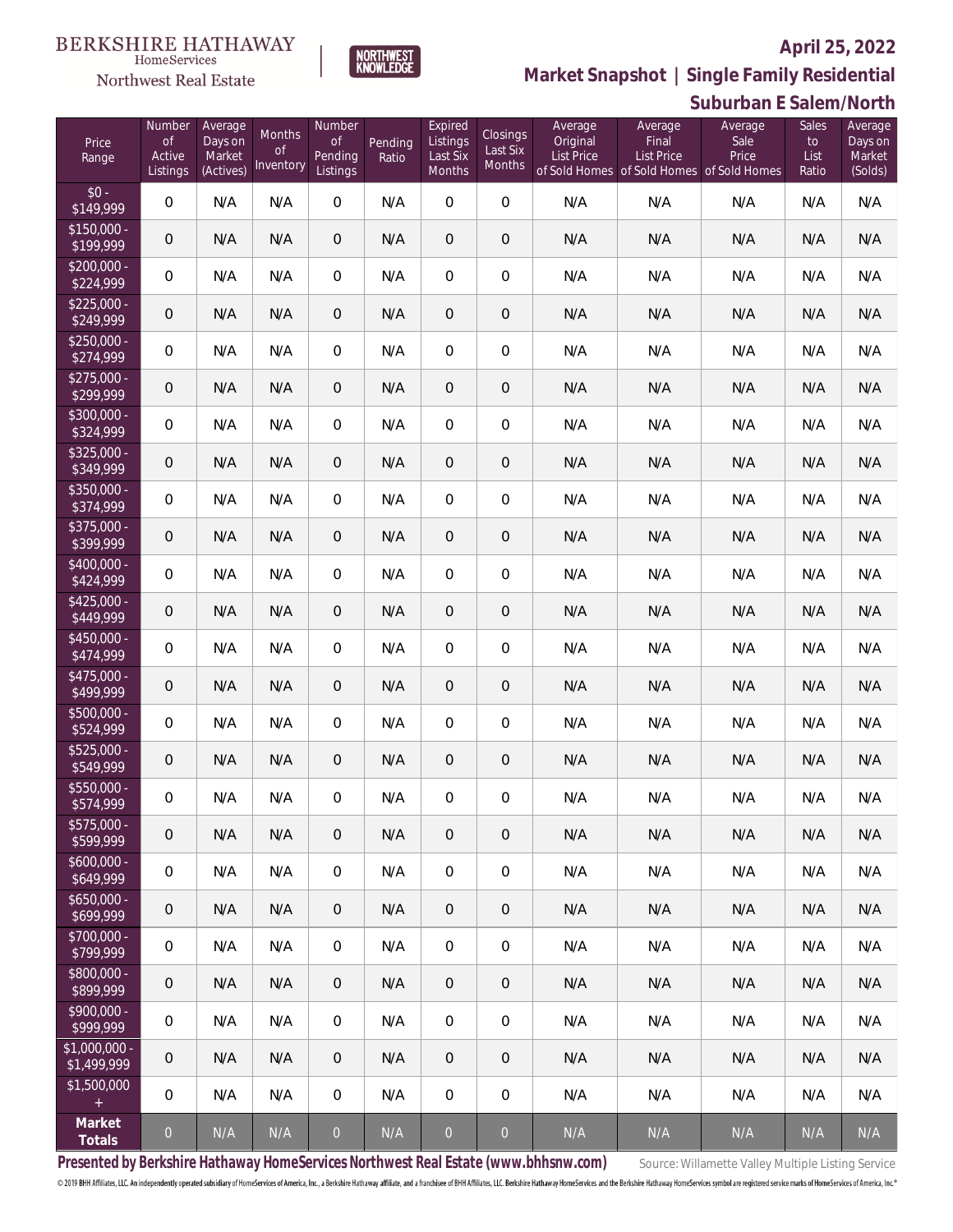**Suburban E Salem/South**



**Market Snapshot | Single Family Residential**

#### $\label{lem:sevices} \textsc{Home} \textsc{Service} \textsc{s}$ Northwest Real Estate

| Price<br>Range                | Number<br><b>of</b><br>Active<br>Listings | Average<br>Days on<br>Market<br>(Actives) | Months<br>0f<br>Inventory | Number<br><b>of</b><br>Pending<br>Listings | Pending<br>Ratio | Expired<br>Listings<br>Last Six<br><b>Months</b> | Closings<br>Last Six<br>Months | Average<br>Original<br><b>List Price</b> | Average<br>Final<br><b>List Price</b><br>of Sold Homes of Sold Homes of Sold Homes | Average<br>Sale<br>Price | Sales<br>to<br>List<br>Ratio | Average<br>Days on<br>Market<br>(Solds) |
|-------------------------------|-------------------------------------------|-------------------------------------------|---------------------------|--------------------------------------------|------------------|--------------------------------------------------|--------------------------------|------------------------------------------|------------------------------------------------------------------------------------|--------------------------|------------------------------|-----------------------------------------|
| $$0 -$<br>\$149,999           | 0                                         | N/A                                       | N/A                       | $\overline{0}$                             | N/A              | $\overline{0}$                                   | $\overline{0}$                 | N/A                                      | N/A                                                                                | N/A                      | N/A                          | N/A                                     |
| $$150,000 -$<br>\$199,999     | $\mathbf 0$                               | N/A                                       | N/A                       | $\theta$                                   | N/A              | $\overline{0}$                                   | $\overline{0}$                 | N/A                                      | N/A                                                                                | N/A                      | N/A                          | N/A                                     |
| $$200,000 -$<br>\$224,999     | 0                                         | N/A                                       | N/A                       | $\overline{0}$                             | N/A              | $\mathbf{0}$                                     | $\boldsymbol{0}$               | N/A                                      | N/A                                                                                | N/A                      | N/A                          | N/A                                     |
| $$225.000 -$<br>\$249,999     | $\mathbf 0$                               | N/A                                       | N/A                       | $\theta$                                   | N/A              | $\overline{0}$                                   | $\overline{0}$                 | N/A                                      | N/A                                                                                | N/A                      | N/A                          | N/A                                     |
| $$250.000 -$<br>\$274,999     | $\boldsymbol{0}$                          | N/A                                       | N/A                       | $\boldsymbol{0}$                           | N/A              | $\boldsymbol{0}$                                 | $\boldsymbol{0}$               | N/A                                      | N/A                                                                                | N/A                      | N/A                          | N/A                                     |
| $$275,000 -$<br>\$299,999     | $\mathbf 0$                               | N/A                                       | N/A                       | $\theta$                                   | N/A              | $\mathbf 0$                                      | $\boldsymbol{0}$               | N/A                                      | N/A                                                                                | N/A                      | N/A                          | N/A                                     |
| $$300,000 -$<br>\$324,999     | 0                                         | N/A                                       | N/A                       | $\boldsymbol{0}$                           | N/A              | $\mathbf 0$                                      | $\overline{0}$                 | N/A                                      | N/A                                                                                | N/A                      | N/A                          | N/A                                     |
| $$325,000 -$<br>\$349,999     | $\mathbf 0$                               | N/A                                       | N/A                       | $\theta$                                   | N/A              | $\overline{0}$                                   | $\boldsymbol{0}$               | N/A                                      | N/A                                                                                | N/A                      | N/A                          | N/A                                     |
| $$350,000 -$<br>\$374,999     | 0                                         | N/A                                       | N/A                       | $\boldsymbol{0}$                           | N/A              | $\mathbf 0$                                      | $\boldsymbol{0}$               | N/A                                      | N/A                                                                                | N/A                      | N/A                          | N/A                                     |
| $$375,000 -$<br>\$399,999     | $\mathbf 0$                               | N/A                                       | N/A                       | $\theta$                                   | N/A              | $\overline{0}$                                   | $\mathbf 0$                    | N/A                                      | N/A                                                                                | N/A                      | N/A                          | N/A                                     |
| $$400,000 -$<br>\$424,999     | $\boldsymbol{0}$                          | N/A                                       | N/A                       | $\boldsymbol{0}$                           | N/A              | $\mathbf 0$                                      | $\boldsymbol{0}$               | N/A                                      | N/A                                                                                | N/A                      | N/A                          | N/A                                     |
| $$425,000 -$<br>\$449,999     | $\mathbf 0$                               | N/A                                       | N/A                       | $\theta$                                   | N/A              | $\mathbf 0$                                      | $\boldsymbol{0}$               | N/A                                      | N/A                                                                                | N/A                      | N/A                          | N/A                                     |
| \$450,000 -<br>\$474,999      | $\boldsymbol{0}$                          | N/A                                       | N/A                       | $\boldsymbol{0}$                           | N/A              | $\mathbf 0$                                      | $\boldsymbol{0}$               | N/A                                      | N/A                                                                                | N/A                      | N/A                          | N/A                                     |
| $$475,000 -$<br>\$499,999     | $\mathbf 0$                               | N/A                                       | N/A                       | $\boldsymbol{0}$                           | N/A              | $\mathbf 0$                                      | $\boldsymbol{0}$               | N/A                                      | N/A                                                                                | N/A                      | N/A                          | N/A                                     |
| \$500,000 -<br>\$524,999      | $\boldsymbol{0}$                          | N/A                                       | N/A                       | $\boldsymbol{0}$                           | N/A              | $\mathbf 0$                                      | $\boldsymbol{0}$               | N/A                                      | N/A                                                                                | N/A                      | N/A                          | N/A                                     |
| $$525,000 -$<br>\$549,999     | $\theta$                                  | N/A                                       | N/A                       | $\theta$                                   | N/A              | $\overline{0}$                                   | $\mathbf 0$                    | N/A                                      | N/A                                                                                | N/A                      | N/A                          | N/A                                     |
| \$550,000 -<br>\$574,999      | 0                                         | N/A                                       | N/A                       | 0                                          | N/A              | 0                                                | 0                              | N/A                                      | N/A                                                                                | N/A                      | N/A                          | N/A                                     |
| $$575,000 -$<br>\$599,999     | $\theta$                                  | N/A                                       | N/A                       | $\theta$                                   | N/A              | $\overline{0}$                                   | $\mathbf{0}$                   | N/A                                      | N/A                                                                                | N/A                      | N/A                          | N/A                                     |
| $$600,000 -$<br>\$649,999     | 0                                         | N/A                                       | N/A                       | $\,0\,$                                    | N/A              | $\mathbf 0$                                      | $\boldsymbol{0}$               | N/A                                      | N/A                                                                                | N/A                      | N/A                          | N/A                                     |
| $$650,000 -$<br>\$699,999     | $\mathbf 0$                               | N/A                                       | N/A                       | $\overline{0}$                             | N/A              | $\mathbf{0}$                                     | $\overline{0}$                 | N/A                                      | N/A                                                                                | N/A                      | N/A                          | N/A                                     |
| $$700,000 -$<br>\$799,999     | 0                                         | N/A                                       | N/A                       | $\,0\,$                                    | N/A              | $\mathbf 0$                                      | $\boldsymbol{0}$               | N/A                                      | N/A                                                                                | N/A                      | N/A                          | N/A                                     |
| \$800,000 -<br>\$899,999      | $\overline{0}$                            | N/A                                       | N/A                       | $\overline{0}$                             | N/A              | $\mathbf{0}$                                     | $\overline{0}$                 | N/A                                      | N/A                                                                                | N/A                      | N/A                          | N/A                                     |
| $$900,000 -$<br>\$999,999     | $\overline{0}$                            | N/A                                       | N/A                       | $\overline{0}$                             | N/A              | $\mathbf 0$                                      | $\boldsymbol{0}$               | N/A                                      | N/A                                                                                | N/A                      | N/A                          | N/A                                     |
| $$1,000,000$ -<br>\$1,499,999 | $\mathbf 0$                               | N/A                                       | N/A                       | $\theta$                                   | N/A              | $\mathbf{0}$                                     | $\mathbf{0}$                   | N/A                                      | N/A                                                                                | N/A                      | N/A                          | N/A                                     |
| \$1,500,000<br>$\pm$          | $\overline{0}$                            | N/A                                       | N/A                       | $\overline{0}$                             | N/A              | $\mathbf 0$                                      | 0                              | N/A                                      | N/A                                                                                | N/A                      | N/A                          | N/A                                     |
| Market<br>Totals              | $\mathbf 0$                               | N/A                                       | N/A                       | $\overline{0}$                             | N/A              | $\overline{0}$                                   | $\overline{0}$                 | N/A                                      | N/A                                                                                | N/A                      | N/A                          | N/A                                     |

Presented by Berkshire Hathaway HomeServices Northwest Real Estate (www.bhhsnw.com) source: Willamette Valley Multiple Listing Service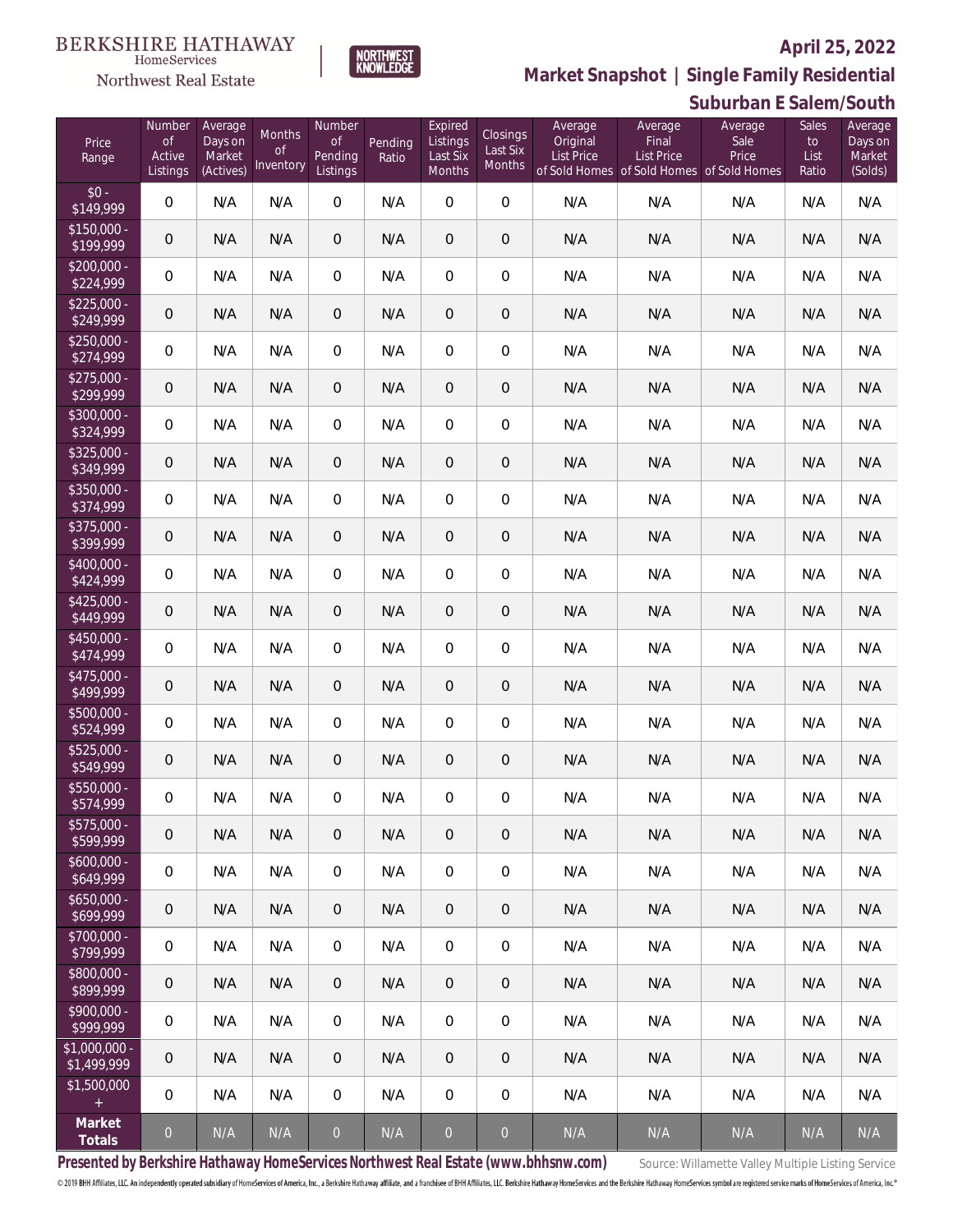

**BERKSHIRE HATHAWAY** 

 $\label{lem:sevices} \textsc{Home} \textsc{Service} \textsc{s}$ Northwest Real Estate

**Market Snapshot | Single Family Residential**

## **Southeast Salem**

| Price<br>Range               | Number<br><b>of</b><br>Active<br>Listings | Average<br>Days on<br>Market<br>(Actives) | Months<br>0f<br>Inventory | Number<br><b>of</b><br>Pending<br>Listings | Pending<br>Ratio | Expired<br>Listings<br>Last Six<br>Months | Closings<br>Last Six<br>Months | Average<br>Original<br><b>List Price</b> | Average<br>Final<br><b>List Price</b><br>of Sold Homes of Sold Homes of Sold Homes | Average<br>Sale<br>Price | Sales<br>to<br>List<br>Ratio | Average<br>Days on<br>Market<br>(Solds) |
|------------------------------|-------------------------------------------|-------------------------------------------|---------------------------|--------------------------------------------|------------------|-------------------------------------------|--------------------------------|------------------------------------------|------------------------------------------------------------------------------------|--------------------------|------------------------------|-----------------------------------------|
| $$0 -$<br>\$149,999          | $\boldsymbol{0}$                          | N/A                                       | N/A                       | $\overline{0}$                             | N/A              | $\overline{0}$                            | $\overline{0}$                 | N/A                                      | N/A                                                                                | N/A                      | N/A                          | N/A                                     |
| $$150,000 -$<br>\$199,999    | $\mathbf 0$                               | N/A                                       | N/A                       | $\overline{0}$                             | N/A              | $\overline{0}$                            | 0                              | N/A                                      | N/A                                                                                | N/A                      | N/A                          | N/A                                     |
| $$200,000 -$<br>\$224,999    | $\boldsymbol{0}$                          | N/A                                       | N/A                       | $\overline{0}$                             | N/A              | $\overline{0}$                            | $\boldsymbol{0}$               | N/A                                      | N/A                                                                                | N/A                      | N/A                          | N/A                                     |
| $$225,000 -$<br>\$249,999    | $\mathbf 0$                               | N/A                                       | N/A                       | $\overline{0}$                             | N/A              | $\overline{0}$                            | 0                              | N/A                                      | N/A                                                                                | N/A                      | N/A                          | N/A                                     |
| $$250,000 -$<br>\$274,999    | $\boldsymbol{0}$                          | N/A                                       | N/A                       | $\overline{0}$                             | N/A              | $\overline{0}$                            | $\boldsymbol{0}$               | N/A                                      | N/A                                                                                | N/A                      | N/A                          | N/A                                     |
| $$275,000 -$<br>\$299,999    | $\boldsymbol{0}$                          | N/A                                       | N/A                       | $\overline{0}$                             | N/A              | $\overline{0}$                            | $\overline{0}$                 | N/A                                      | N/A                                                                                | N/A                      | N/A                          | N/A                                     |
| $$300,000 -$<br>\$324,999    | $\boldsymbol{0}$                          | N/A                                       | N/A                       | $\overline{0}$                             | N/A              | $\overline{0}$                            | $\boldsymbol{0}$               | N/A                                      | N/A                                                                                | N/A                      | N/A                          | N/A                                     |
| $$325,000 -$<br>\$349,999    | 0                                         | N/A                                       | N/A                       | $\overline{0}$                             | N/A              | $\overline{0}$                            | $\overline{0}$                 | N/A                                      | N/A                                                                                | N/A                      | N/A                          | N/A                                     |
| \$350,000 -<br>\$374,999     | $\boldsymbol{0}$                          | N/A                                       | N/A                       | $\overline{0}$                             | N/A              | $\overline{0}$                            | $\boldsymbol{0}$               | N/A                                      | N/A                                                                                | N/A                      | N/A                          | N/A                                     |
| \$375,000 -<br>\$399,999     | $\boldsymbol{0}$                          | N/A                                       | N/A                       | $\overline{0}$                             | N/A              | $\overline{0}$                            | 0                              | N/A                                      | N/A                                                                                | N/A                      | N/A                          | N/A                                     |
| \$400,000 -<br>\$424,999     | $\boldsymbol{0}$                          | N/A                                       | N/A                       | $\overline{0}$                             | N/A              | $\overline{0}$                            | $\boldsymbol{0}$               | N/A                                      | N/A                                                                                | N/A                      | N/A                          | N/A                                     |
| $$425,000 -$<br>\$449,999    | $\mathbf 0$                               | N/A                                       | N/A                       | $\overline{0}$                             | N/A              | $\overline{0}$                            | $\overline{0}$                 | N/A                                      | N/A                                                                                | N/A                      | N/A                          | N/A                                     |
| $$450,000 -$<br>\$474,999    | $\boldsymbol{0}$                          | N/A                                       | N/A                       | $\overline{0}$                             | N/A              | $\overline{0}$                            | $\boldsymbol{0}$               | N/A                                      | N/A                                                                                | N/A                      | N/A                          | N/A                                     |
| $$475,000 -$<br>\$499,999    | $\mathbf 0$                               | N/A                                       | N/A                       | $\overline{0}$                             | N/A              | $\overline{0}$                            | $\overline{0}$                 | N/A                                      | N/A                                                                                | N/A                      | N/A                          | N/A                                     |
| $$500,000 -$<br>\$524,999    | $\boldsymbol{0}$                          | N/A                                       | N/A                       | $\overline{0}$                             | N/A              | $\overline{0}$                            | $\boldsymbol{0}$               | N/A                                      | N/A                                                                                | N/A                      | N/A                          | N/A                                     |
| $$525,000 -$<br>\$549,999    | $\mathbf 0$                               | N/A                                       | N/A                       | $\theta$                                   | N/A              | 0                                         | $\overline{0}$                 | N/A                                      | N/A                                                                                | N/A                      | N/A                          | N/A                                     |
| \$550,000 -<br>\$574,999     | $\boldsymbol{0}$                          | N/A                                       | N/A                       | $\mathbf{0}$                               | N/A              | $\overline{0}$                            | 0                              | N/A                                      | N/A                                                                                | N/A                      | N/A                          | N/A                                     |
| $$575,000 -$<br>\$599,999    | $\mathbf 0$                               | N/A                                       | N/A                       | $\mathbf 0$                                | N/A              | $\theta$                                  | $\mathbf 0$                    | N/A                                      | N/A                                                                                | N/A                      | N/A                          | N/A                                     |
| $$600,000 -$<br>\$649,999    | $\,0\,$                                   | N/A                                       | N/A                       | $\boldsymbol{0}$                           | N/A              | $\mathbf 0$                               | $\,0\,$                        | N/A                                      | N/A                                                                                | N/A                      | N/A                          | N/A                                     |
| $$650,000 -$<br>\$699,999    | $\boldsymbol{0}$                          | N/A                                       | N/A                       | $\mathbf 0$                                | N/A              | $\overline{0}$                            | $\mathbf 0$                    | N/A                                      | N/A                                                                                | N/A                      | N/A                          | N/A                                     |
| $$700,000 -$<br>\$799,999    | $\mathbf 0$                               | N/A                                       | N/A                       | 0                                          | N/A              | $\mathbf 0$                               | $\mathbf 0$                    | N/A                                      | N/A                                                                                | N/A                      | N/A                          | N/A                                     |
| \$800,000 -<br>\$899,999     | $\boldsymbol{0}$                          | N/A                                       | N/A                       | $\mathbf 0$                                | N/A              | $\overline{0}$                            | $\mathbf 0$                    | N/A                                      | N/A                                                                                | N/A                      | N/A                          | N/A                                     |
| $$900,000 -$<br>\$999,999    | $\mathbf 0$                               | N/A                                       | N/A                       | $\overline{0}$                             | N/A              | $\mathbf 0$                               | $\mathbf 0$                    | N/A                                      | N/A                                                                                | N/A                      | N/A                          | N/A                                     |
| \$1,000,000 -<br>\$1,499,999 | 0                                         | N/A                                       | N/A                       | $\mathbf 0$                                | N/A              | $\theta$                                  | $\mathbf 0$                    | N/A                                      | N/A                                                                                | N/A                      | N/A                          | N/A                                     |
| \$1,500,000<br>$\pm$         | $\mathbf 0$                               | N/A                                       | N/A                       | $\boldsymbol{0}$                           | N/A              | $\mathbf 0$                               | $\mathbf 0$                    | N/A                                      | N/A                                                                                | N/A                      | N/A                          | N/A                                     |
| Market<br>Totals             | $\overline{0}$                            | N/A                                       | N/A                       | $\circ$                                    | N/A              | $\boldsymbol{0}$                          | $\overline{0}$                 | N/A                                      | N/A                                                                                | N/A                      | N/A                          | N/A                                     |

Presented by Berkshire Hathaway HomeServices Northwest Real Estate (www.bhhsnw.com) source: Willamette Valley Multiple Listing Service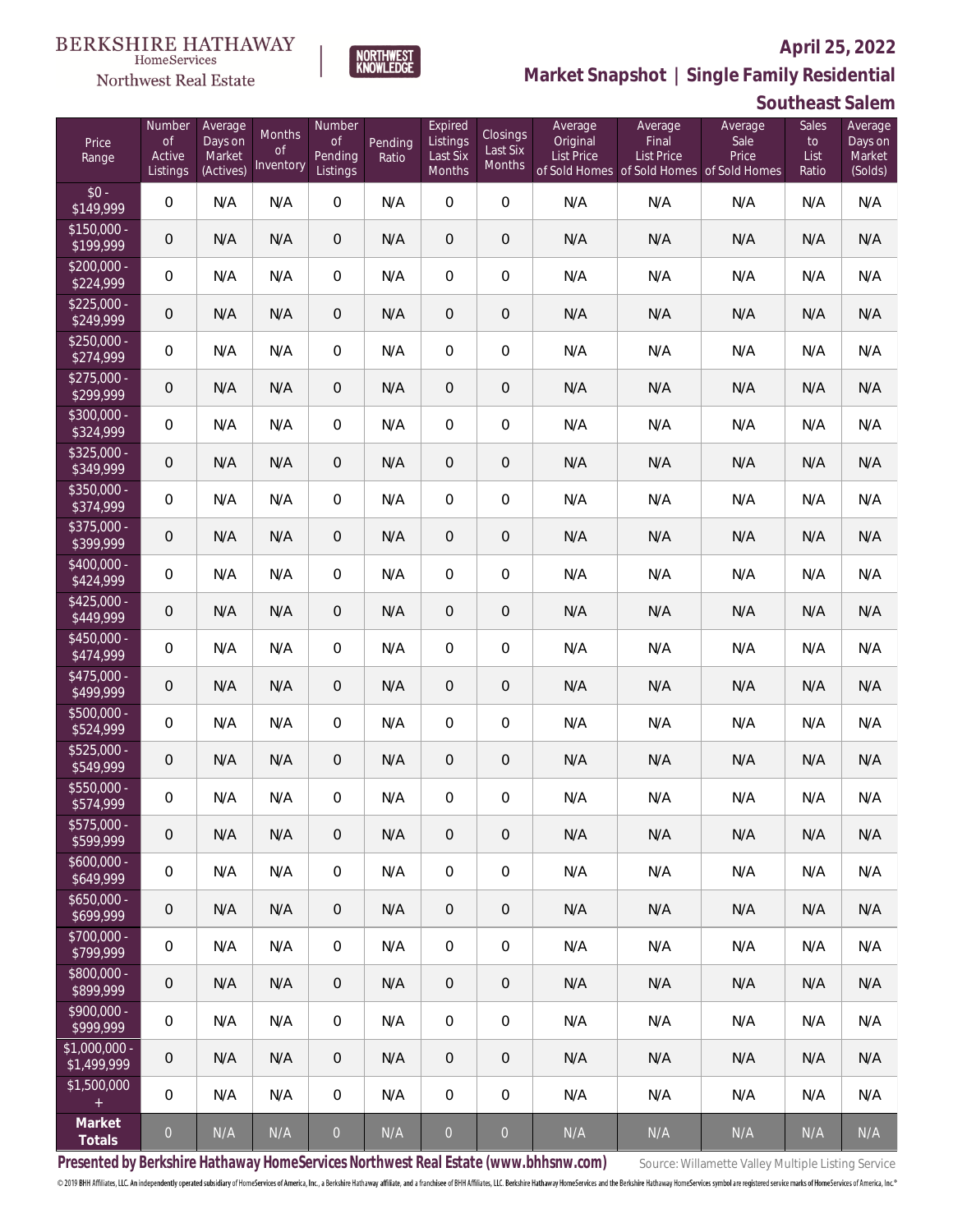

**NORTHWEST**<br>KNOWLEDGE

Northwest Real Estate

# **Market Snapshot | Single Family Residential**

**South Salem**

| Price<br>Range               | Number<br><b>of</b><br>Active<br>Listings | Average<br>Days on<br>Market<br>(Actives) | Months<br>0f<br>Inventory | Number<br><b>of</b><br>Pending<br>Listings | Pending<br>Ratio        | Expired<br>Listings<br>Last Six<br>Months | Closings<br>Last Six<br>Months | Average<br>Original<br><b>List Price</b> | Average<br>Final<br><b>List Price</b><br>of Sold Homes of Sold Homes of Sold Homes | Average<br>Sale<br>Price | Sales<br>to<br>List<br>Ratio | Average<br>Days on<br>Market<br>(Solds) |
|------------------------------|-------------------------------------------|-------------------------------------------|---------------------------|--------------------------------------------|-------------------------|-------------------------------------------|--------------------------------|------------------------------------------|------------------------------------------------------------------------------------|--------------------------|------------------------------|-----------------------------------------|
| $$0 -$<br>\$149,999          | 0                                         | N/A                                       | N/A                       | $\overline{0}$                             | N/A                     | $\overline{0}$                            | $\overline{0}$                 | N/A                                      | N/A                                                                                | N/A                      | N/A                          | N/A                                     |
| $$150,000 -$<br>\$199,999    | 0                                         | N/A                                       | N/A                       | $\overline{0}$                             | N/A                     | $\overline{0}$                            | 0                              | N/A                                      | N/A                                                                                | N/A                      | N/A                          | N/A                                     |
| $$200,000 -$<br>\$224,999    | 0                                         | N/A                                       | N/A                       | $\overline{0}$                             | N/A                     | $\overline{0}$                            | 0                              | N/A                                      | N/A                                                                                | N/A                      | N/A                          | N/A                                     |
| $$225,000 -$<br>\$249,999    | 0                                         | N/A                                       | N/A                       | $\overline{0}$                             | N/A                     | $\overline{0}$                            | $\mathbf 0$                    | N/A                                      | N/A                                                                                | N/A                      | N/A                          | N/A                                     |
| $$250,000 -$<br>\$274,999    | 0                                         | N/A                                       | N/A                       | $\overline{0}$                             | N/A                     | $\overline{0}$                            | 0                              | N/A                                      | N/A                                                                                | N/A                      | N/A                          | N/A                                     |
| $$275,000 -$<br>\$299,999    | 0                                         | N/A                                       | N/A                       | $\overline{0}$                             | N/A                     | $\overline{0}$                            | $\mathbf 0$                    | N/A                                      | N/A                                                                                | N/A                      | N/A                          | N/A                                     |
| $$300,000 -$<br>\$324,999    | 0                                         | N/A                                       | N/A                       | $\overline{0}$                             | N/A                     | $\overline{0}$                            | $\overline{0}$                 | N/A                                      | N/A                                                                                | N/A                      | N/A                          | N/A                                     |
| $$325,000 -$<br>\$349,999    | 0                                         | N/A                                       | N/A                       | $\overline{0}$                             | N/A                     | $\overline{0}$                            | $\mathbf 0$                    | N/A                                      | N/A                                                                                | N/A                      | N/A                          | N/A                                     |
| \$350,000 -<br>\$374,999     | 0                                         | N/A                                       | N/A                       | $\overline{0}$                             | N/A                     | $\overline{0}$                            | 0                              | N/A                                      | N/A                                                                                | N/A                      | N/A                          | N/A                                     |
| $$375,000 -$<br>\$399,999    | 0                                         | N/A                                       | N/A                       | $\overline{0}$                             | N/A                     | $\overline{0}$                            | $\mathbf 0$                    | N/A                                      | N/A                                                                                | N/A                      | N/A                          | N/A                                     |
| \$400,000 -<br>\$424,999     | 0                                         | N/A                                       | N/A                       | $\overline{0}$                             | N/A                     | $\overline{0}$                            | 0                              | N/A                                      | N/A                                                                                | N/A                      | N/A                          | N/A                                     |
| $$425,000 -$<br>\$449,999    | 0                                         | N/A                                       | N/A                       | $\overline{0}$                             | N/A                     | $\overline{0}$                            | $\mathbf 0$                    | N/A                                      | N/A                                                                                | N/A                      | N/A                          | N/A                                     |
| \$450,000 -<br>\$474,999     | 0                                         | N/A                                       | N/A                       | $\overline{0}$                             | N/A                     | $\overline{0}$                            | 0                              | N/A                                      | N/A                                                                                | N/A                      | N/A                          | N/A                                     |
| \$475,000 -<br>\$499,999     | 0                                         | N/A                                       | N/A                       | $\overline{0}$                             | N/A                     | $\overline{0}$                            | $\mathbf 0$                    | N/A                                      | N/A                                                                                | N/A                      | N/A                          | N/A                                     |
| \$500,000 -<br>\$524,999     | 0                                         | N/A                                       | N/A                       | $\overline{0}$                             | N/A                     | $\overline{0}$                            | 0                              | N/A                                      | N/A                                                                                | N/A                      | N/A                          | N/A                                     |
| $$525,000 -$<br>\$549,999    | 0                                         | N/A                                       | N/A                       | $\overline{0}$                             | N/A                     | $\overline{0}$                            | 0                              | N/A                                      | N/A                                                                                | N/A                      | N/A                          | N/A                                     |
| \$550,000 -<br>\$574,999     | 0                                         | N/A                                       | N/A                       | 0                                          | N/A                     | 0                                         | 0                              | N/A                                      | N/A                                                                                | N/A                      | N/A                          | N/A                                     |
| \$575,000 -<br>\$599,999     | 0                                         | N/A                                       | N/A                       | $\overline{0}$                             | N/A                     | $\theta$                                  | 0                              | N/A                                      | N/A                                                                                | N/A                      | N/A                          | N/A                                     |
| $$600,000 -$<br>\$649,999    | 0                                         | N/A                                       | N/A                       | $\overline{0}$                             | N/A                     | $\mathbf 0$                               | 0                              | N/A                                      | N/A                                                                                | N/A                      | N/A                          | N/A                                     |
| \$650,000 -<br>\$699,999     | 0                                         | N/A                                       | N/A                       | $\overline{0}$                             | N/A                     | $\sqrt{2}$                                | 0                              | N/A                                      | N/A                                                                                | N/A                      | N/A                          | N/A                                     |
| \$700,000 -<br>\$799,999     | 0                                         | N/A                                       | N/A                       | $\overline{0}$                             | N/A                     | $\mathbf 0$                               | 0                              | N/A                                      | N/A                                                                                | N/A                      | N/A                          | N/A                                     |
| \$800,000 -<br>\$899,999     | 0                                         | N/A                                       | N/A                       | $\overline{0}$                             | N/A                     | $\sqrt{2}$                                | 0                              | N/A                                      | N/A                                                                                | N/A                      | N/A                          | N/A                                     |
| \$900,000 -<br>\$999,999     | 0                                         | N/A                                       | N/A                       | $\overline{0}$                             | N/A                     | $\mathbf 0$                               | 0                              | N/A                                      | N/A                                                                                | N/A                      | N/A                          | N/A                                     |
| \$1,000,000 -<br>\$1,499,999 | 0                                         | N/A                                       | N/A                       | $\overline{0}$                             | N/A                     | $\overline{0}$                            | 0                              | N/A                                      | N/A                                                                                | N/A                      | N/A                          | N/A                                     |
| \$1,500,000<br>$\pm$         | 0                                         | N/A                                       | N/A                       | $\mathbf 0$                                | N/A                     | 0                                         | 0                              | N/A                                      | N/A                                                                                | N/A                      | N/A                          | N/A                                     |
| Market<br>Totals             | $\mathbf 0$                               | N/A                                       | N/A                       | $\mathbf 0$                                | $\mathsf{N}/\mathsf{A}$ | $\overline{0}$                            | $\bullet$                      | N/A                                      | N/A                                                                                | N/A                      | $\mathsf{N}/\mathsf{A}$      | N/A                                     |

Presented by Berkshire Hathaway HomeServices Northwest Real Estate (www.bhhsnw.com) source: Willamette Valley Multiple Listing Service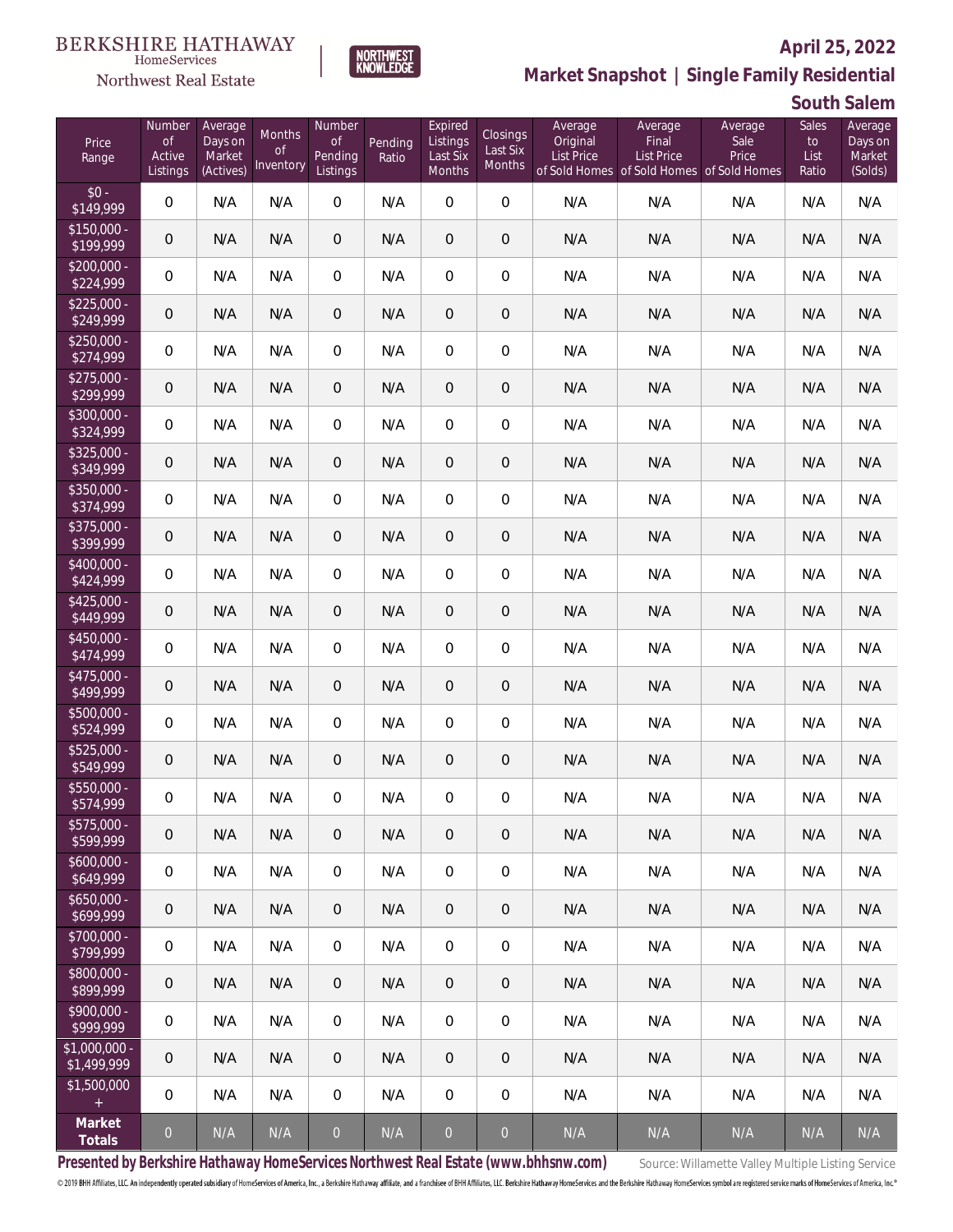

 $\label{lem:sevices} \textsc{Home} \textsc{Service} \textsc{s}$ 

**Market Snapshot | Single Family Residential**

## **Northwest Salem**

| Price<br>Range               | Number<br><b>of</b><br>Active<br>Listings | Average<br>Days on<br>Market<br>(Actives) | Months<br>0f<br>Inventory | Number<br><b>of</b><br>Pending<br>Listings | Pending<br>Ratio | Expired<br>Listings<br>Last Six<br>Months | Closings<br>Last Six<br>Months | Average<br>Original<br><b>List Price</b> | Average<br>Final<br><b>List Price</b><br>of Sold Homes of Sold Homes of Sold Homes | Average<br>Sale<br>Price | Sales<br>to<br>List<br>Ratio | Average<br>Days on<br>Market<br>(Solds) |
|------------------------------|-------------------------------------------|-------------------------------------------|---------------------------|--------------------------------------------|------------------|-------------------------------------------|--------------------------------|------------------------------------------|------------------------------------------------------------------------------------|--------------------------|------------------------------|-----------------------------------------|
| $$0 -$<br>\$149,999          | $\mathbf 0$                               | N/A                                       | N/A                       | $\overline{0}$                             | N/A              | $\overline{0}$                            | $\overline{0}$                 | N/A                                      | N/A                                                                                | N/A                      | N/A                          | N/A                                     |
| $$150,000 -$<br>\$199,999    | $\boldsymbol{0}$                          | N/A                                       | N/A                       | $\overline{0}$                             | N/A              | $\overline{0}$                            | $\boldsymbol{0}$               | N/A                                      | N/A                                                                                | N/A                      | N/A                          | N/A                                     |
| $$200,000 -$<br>\$224,999    | $\boldsymbol{0}$                          | N/A                                       | N/A                       | $\overline{0}$                             | N/A              | $\overline{0}$                            | $\boldsymbol{0}$               | N/A                                      | N/A                                                                                | N/A                      | N/A                          | N/A                                     |
| $$225,000 -$<br>\$249,999    | $\boldsymbol{0}$                          | N/A                                       | N/A                       | $\overline{0}$                             | N/A              | $\overline{0}$                            | $\overline{0}$                 | N/A                                      | N/A                                                                                | N/A                      | N/A                          | N/A                                     |
| $$250,000 -$<br>\$274,999    | $\boldsymbol{0}$                          | N/A                                       | N/A                       | $\overline{0}$                             | N/A              | $\overline{0}$                            | $\boldsymbol{0}$               | N/A                                      | N/A                                                                                | N/A                      | N/A                          | N/A                                     |
| $$275,000 -$<br>\$299,999    | $\mathbf 0$                               | N/A                                       | N/A                       | $\theta$                                   | N/A              | $\overline{0}$                            | $\overline{0}$                 | N/A                                      | N/A                                                                                | N/A                      | N/A                          | N/A                                     |
| $$300,000 -$<br>\$324,999    | $\boldsymbol{0}$                          | N/A                                       | N/A                       | $\overline{0}$                             | N/A              | $\overline{0}$                            | $\boldsymbol{0}$               | N/A                                      | N/A                                                                                | N/A                      | N/A                          | N/A                                     |
| $$325,000 -$<br>\$349,999    | $\mathbf 0$                               | N/A                                       | N/A                       | $\theta$                                   | N/A              | $\overline{0}$                            | $\overline{0}$                 | N/A                                      | N/A                                                                                | N/A                      | N/A                          | N/A                                     |
| \$350,000 -<br>\$374,999     | $\boldsymbol{0}$                          | N/A                                       | N/A                       | $\overline{0}$                             | N/A              | $\overline{0}$                            | $\boldsymbol{0}$               | N/A                                      | N/A                                                                                | N/A                      | N/A                          | N/A                                     |
| \$375,000 -<br>\$399,999     | $\mathbf 0$                               | N/A                                       | N/A                       | $\theta$                                   | N/A              | $\overline{0}$                            | $\overline{0}$                 | N/A                                      | N/A                                                                                | N/A                      | N/A                          | N/A                                     |
| $$400,000 -$<br>\$424,999    | 0                                         | N/A                                       | N/A                       | $\overline{0}$                             | N/A              | $\overline{0}$                            | $\boldsymbol{0}$               | N/A                                      | N/A                                                                                | N/A                      | N/A                          | N/A                                     |
| $$425,000 -$<br>\$449,999    | $\mathbf 0$                               | N/A                                       | N/A                       | $\theta$                                   | N/A              | $\overline{0}$                            | $\overline{0}$                 | N/A                                      | N/A                                                                                | N/A                      | N/A                          | N/A                                     |
| $$450,000 -$<br>\$474,999    | 0                                         | N/A                                       | N/A                       | $\overline{0}$                             | N/A              | $\mathbf 0$                               | $\boldsymbol{0}$               | N/A                                      | N/A                                                                                | N/A                      | N/A                          | N/A                                     |
| $$475,000 -$<br>\$499,999    | $\mathbf 0$                               | N/A                                       | N/A                       | $\theta$                                   | N/A              | $\overline{0}$                            | $\overline{0}$                 | N/A                                      | N/A                                                                                | N/A                      | N/A                          | N/A                                     |
| $$500,000 -$<br>\$524,999    | 0                                         | N/A                                       | N/A                       | $\overline{0}$                             | N/A              | $\overline{0}$                            | $\boldsymbol{0}$               | N/A                                      | N/A                                                                                | N/A                      | N/A                          | N/A                                     |
| $$525,000 -$<br>\$549,999    | $\mathbf 0$                               | N/A                                       | N/A                       | $\theta$                                   | N/A              | 0                                         | $\overline{0}$                 | N/A                                      | N/A                                                                                | N/A                      | N/A                          | N/A                                     |
| \$550,000 -<br>\$574,999     | $\mathsf{O}\xspace$                       | N/A                                       | N/A                       | $\overline{0}$                             | N/A              | $\overline{0}$                            | $\mathbf 0$                    | N/A                                      | N/A                                                                                | N/A                      | N/A                          | N/A                                     |
| $$575,000 -$<br>\$599,999    | 0                                         | N/A                                       | N/A                       | $\mathbf 0$                                | N/A              | $\mathbf 0$                               | $\mathbf 0$                    | N/A                                      | N/A                                                                                | N/A                      | N/A                          | N/A                                     |
| $$600,000 -$<br>\$649,999    | $\,0\,$                                   | N/A                                       | N/A                       | $\boldsymbol{0}$                           | N/A              | $\mathbf 0$                               | $\mathbf 0$                    | N/A                                      | N/A                                                                                | N/A                      | N/A                          | N/A                                     |
| $$650,000 -$<br>\$699,999    | $\boldsymbol{0}$                          | N/A                                       | N/A                       | $\mathbf 0$                                | N/A              | $\overline{0}$                            | $\mathbf 0$                    | N/A                                      | N/A                                                                                | N/A                      | N/A                          | N/A                                     |
| $$700,000 -$<br>\$799,999    | $\mathbf 0$                               | N/A                                       | N/A                       | $\mathbf 0$                                | N/A              | $\sqrt{0}$                                | $\mathbf 0$                    | N/A                                      | N/A                                                                                | N/A                      | N/A                          | N/A                                     |
| \$800,000 -<br>\$899,999     | $\boldsymbol{0}$                          | N/A                                       | N/A                       | $\mathbf 0$                                | N/A              | $\theta$                                  | $\mathbf 0$                    | N/A                                      | N/A                                                                                | N/A                      | N/A                          | N/A                                     |
| $$900,000 -$<br>\$999,999    | $\mathbf 0$                               | N/A                                       | N/A                       | $\,0\,$                                    | N/A              | $\sqrt{0}$                                | $\mathbf 0$                    | N/A                                      | N/A                                                                                | N/A                      | N/A                          | N/A                                     |
| \$1,000,000 -<br>\$1,499,999 | 0                                         | N/A                                       | N/A                       | $\mathbf 0$                                | N/A              | $\overline{0}$                            | $\mathbf 0$                    | N/A                                      | N/A                                                                                | N/A                      | N/A                          | N/A                                     |
| \$1,500,000<br>$\pm$         | $\overline{0}$                            | N/A                                       | N/A                       | $\,0\,$                                    | N/A              | $\mathbf 0$                               | $\mathbf 0$                    | N/A                                      | N/A                                                                                | N/A                      | N/A                          | N/A                                     |
| Market<br>Totals             | $\overline{0}$                            | N/A                                       | N/A                       | $\overline{0}$                             | N/A              | $\overline{0}$                            | $\overline{0}$                 | N/A                                      | N/A                                                                                | N/A                      | N/A                          | N/A                                     |

Presented by Berkshire Hathaway HomeServices Northwest Real Estate (www.bhhsnw.com) source: Willamette Valley Multiple Listing Service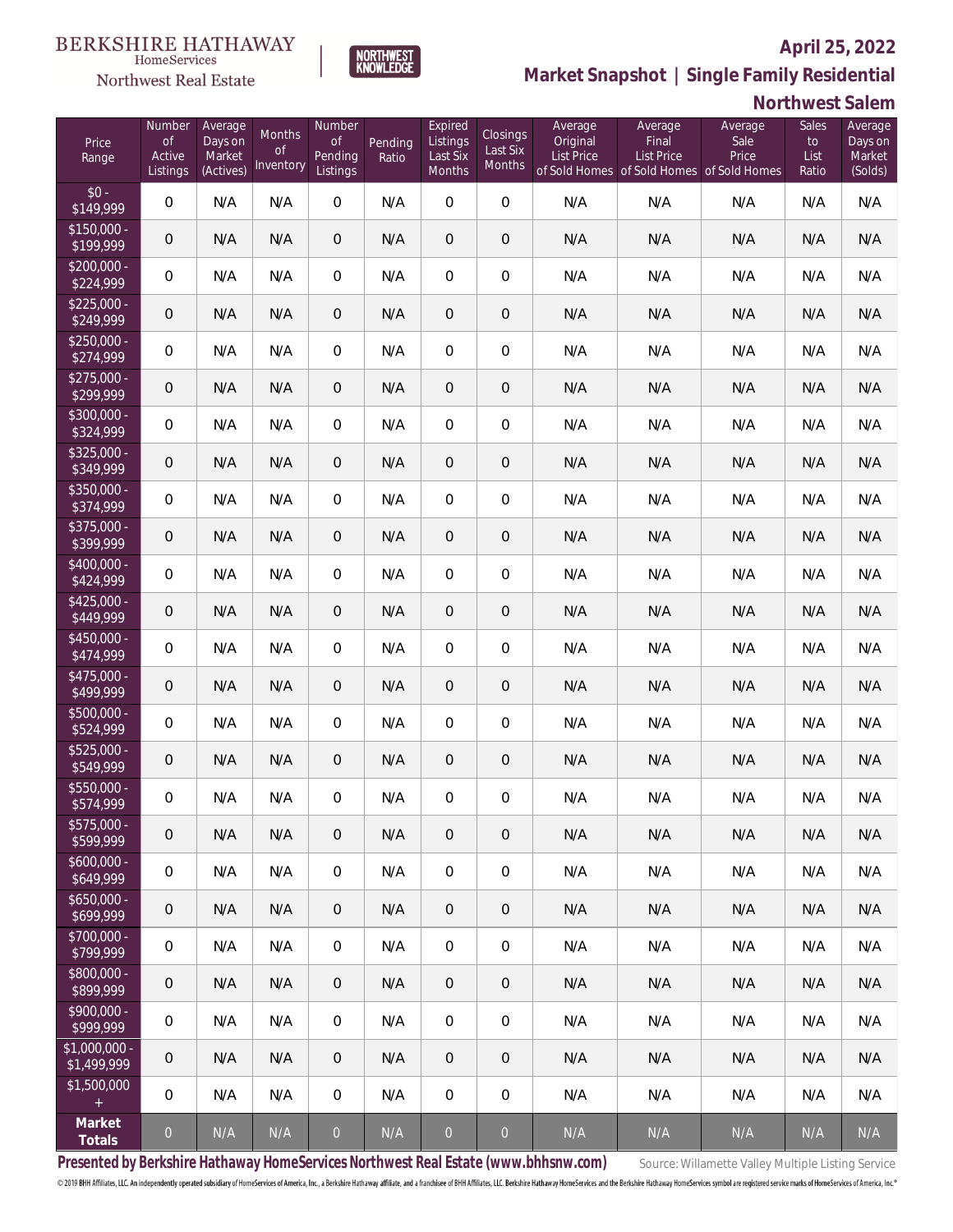

**NORTHWEST**<br>KNOWLEDGE

Northwest Real Estate

**Market Snapshot | Single Family Residential**

# **Benton County**

| Price<br>Range               | Number<br><b>of</b><br>Active<br>Listings | Average<br>Days on<br>Market<br>(Actives) | Months<br>0f<br>Inventory | Number<br>0f<br>Pending<br>Listings | Pending<br>Ratio        | Expired<br>Listings<br>Last Six<br>Months | Closings<br>Last Six<br>Months | Average<br>Original<br><b>List Price</b> | Average<br>Final<br><b>List Price</b><br>of Sold Homes of Sold Homes of Sold Homes | Average<br>Sale<br>Price | Sales<br>to<br>List<br>Ratio | Average<br>Days on<br>Market<br>(Solds) |
|------------------------------|-------------------------------------------|-------------------------------------------|---------------------------|-------------------------------------|-------------------------|-------------------------------------------|--------------------------------|------------------------------------------|------------------------------------------------------------------------------------|--------------------------|------------------------------|-----------------------------------------|
| $$0 -$<br>\$149,999          | $\overline{0}$                            | N/A                                       | N/A                       | $\overline{0}$                      | N/A                     | $\overline{0}$                            | $\overline{0}$                 | N/A                                      | N/A                                                                                | N/A                      | N/A                          | N/A                                     |
| $$150,000 -$<br>\$199,999    | 0                                         | N/A                                       | N/A                       | $\overline{0}$                      | N/A                     | $\overline{0}$                            | $\theta$                       | N/A                                      | N/A                                                                                | N/A                      | N/A                          | N/A                                     |
| $$200,000 -$<br>\$224,999    | $\boldsymbol{0}$                          | N/A                                       | N/A                       | $\overline{0}$                      | N/A                     | $\overline{0}$                            | $\mathbf 0$                    | N/A                                      | N/A                                                                                | N/A                      | N/A                          | N/A                                     |
| $$225,000 -$<br>\$249,999    | 0                                         | N/A                                       | N/A                       | $\overline{0}$                      | N/A                     | $\overline{0}$                            | $\theta$                       | N/A                                      | N/A                                                                                | N/A                      | N/A                          | N/A                                     |
| $$250,000 -$<br>\$274,999    | 0                                         | N/A                                       | N/A                       | $\overline{0}$                      | N/A                     | $\overline{0}$                            | $\mathbf 0$                    | N/A                                      | N/A                                                                                | N/A                      | N/A                          | N/A                                     |
| $$275,000 -$<br>\$299,999    | 0                                         | N/A                                       | N/A                       | $\overline{0}$                      | N/A                     | $\overline{0}$                            | $\sqrt{2}$                     | N/A                                      | N/A                                                                                | N/A                      | N/A                          | N/A                                     |
| $$300,000 -$<br>\$324,999    | 0                                         | N/A                                       | N/A                       | $\overline{0}$                      | N/A                     | $\overline{0}$                            | $\mathbf 0$                    | N/A                                      | N/A                                                                                | N/A                      | N/A                          | N/A                                     |
| $$325,000 -$<br>\$349,999    | 0                                         | N/A                                       | N/A                       | $\overline{0}$                      | N/A                     | $\mathbf 0$                               | $\mathbf 0$                    | N/A                                      | N/A                                                                                | N/A                      | N/A                          | N/A                                     |
| $$350,000 -$<br>\$374,999    | 0                                         | N/A                                       | N/A                       | $\overline{0}$                      | N/A                     | $\overline{0}$                            | $\mathbf 0$                    | N/A                                      | N/A                                                                                | N/A                      | N/A                          | N/A                                     |
| \$375,000 -<br>\$399,999     | 0                                         | N/A                                       | N/A                       | $\overline{0}$                      | N/A                     | 0                                         | $\mathbf 0$                    | N/A                                      | N/A                                                                                | N/A                      | N/A                          | N/A                                     |
| \$400,000 -<br>\$424,999     | $\boldsymbol{0}$                          | N/A                                       | N/A                       | $\overline{0}$                      | N/A                     | $\overline{0}$                            | $\mathbf 0$                    | N/A                                      | N/A                                                                                | N/A                      | N/A                          | N/A                                     |
| $$425,000 -$<br>\$449,999    | 0                                         | N/A                                       | N/A                       | $\overline{0}$                      | N/A                     | 0                                         | $\theta$                       | N/A                                      | N/A                                                                                | N/A                      | N/A                          | N/A                                     |
| $$450,000 -$<br>\$474,999    | $\boldsymbol{0}$                          | N/A                                       | N/A                       | $\overline{0}$                      | N/A                     | $\overline{0}$                            | $\mathbf 0$                    | N/A                                      | N/A                                                                                | N/A                      | N/A                          | N/A                                     |
| $$475,000 -$<br>\$499,999    | 0                                         | N/A                                       | N/A                       | $\overline{0}$                      | N/A                     | $\overline{0}$                            | $\theta$                       | N/A                                      | N/A                                                                                | N/A                      | N/A                          | N/A                                     |
| $$500,000 -$<br>\$524,999    | $\boldsymbol{0}$                          | N/A                                       | N/A                       | $\overline{0}$                      | N/A                     | $\overline{0}$                            | $\mathbf 0$                    | N/A                                      | N/A                                                                                | N/A                      | N/A                          | N/A                                     |
| $$525,000 -$<br>\$549,999    | 0                                         | N/A                                       | N/A                       | $\overline{0}$                      | N/A                     | 0                                         | $\mathbf 0$                    | N/A                                      | N/A                                                                                | N/A                      | N/A                          | N/A                                     |
| \$550,000 -<br>\$574,999     | 0                                         | N/A                                       | N/A                       | $\overline{0}$                      | N/A                     | 0                                         | $\mathbf 0$                    | N/A                                      | N/A                                                                                | N/A                      | N/A                          | N/A                                     |
| \$575,000 -<br>\$599,999     | $\mathbf 0$                               | N/A                                       | N/A                       | $\,0\,$                             | N/A                     | $\mathbf 0$                               | $\mathbf 0$                    | N/A                                      | N/A                                                                                | N/A                      | N/A                          | N/A                                     |
| $$600,000 -$<br>\$649,999    | $\boldsymbol{0}$                          | N/A                                       | N/A                       | $\mathbf 0$                         | N/A                     | $\mathbf 0$                               | $\mathbf 0$                    | N/A                                      | N/A                                                                                | N/A                      | N/A                          | N/A                                     |
| $$650,000 -$<br>\$699,999    | $\mathbf 0$                               | N/A                                       | N/A                       | $\mathbf 0$                         | N/A                     | $\overline{0}$                            | $\mathbf 0$                    | N/A                                      | N/A                                                                                | N/A                      | N/A                          | N/A                                     |
| $$700,000 -$<br>\$799,999    | 0                                         | N/A                                       | N/A                       | $\overline{0}$                      | N/A                     | $\mathbf 0$                               | $\mathbf 0$                    | N/A                                      | N/A                                                                                | N/A                      | N/A                          | N/A                                     |
| \$800,000 -<br>\$899,999     | $\boldsymbol{0}$                          | N/A                                       | N/A                       | $\mathbf 0$                         | N/A                     | $\overline{0}$                            | $\mathbf 0$                    | N/A                                      | N/A                                                                                | N/A                      | N/A                          | N/A                                     |
| $$900,000 -$<br>\$999,999    | 0                                         | N/A                                       | N/A                       | $\overline{0}$                      | N/A                     | $\mathbf 0$                               | $\boldsymbol{0}$               | N/A                                      | N/A                                                                                | N/A                      | N/A                          | N/A                                     |
| \$1,000,000 -<br>\$1,499,999 | 0                                         | N/A                                       | N/A                       | $\overline{0}$                      | N/A                     | $\overline{0}$                            | $\mathbf 0$                    | N/A                                      | N/A                                                                                | N/A                      | N/A                          | N/A                                     |
| \$1,500,000<br>$\pm$         | $\overline{0}$                            | N/A                                       | N/A                       | $\overline{0}$                      | N/A                     | $\mathbf 0$                               | $\mathbf 0$                    | N/A                                      | N/A                                                                                | N/A                      | N/A                          | N/A                                     |
| Market<br>Totals             | $\overline{0}$                            | N/A                                       | N/A                       | $\mathbf 0$                         | $\mathsf{N}/\mathsf{A}$ | $\mathbf 0$                               | $\mathbf 0$                    | N/A                                      | N/A                                                                                | N/A                      | N/A                          | N/A                                     |

Presented by Berkshire Hathaway HomeServices Northwest Real Estate (www.bhhsnw.com) source: Willamette Valley Multiple Listing Service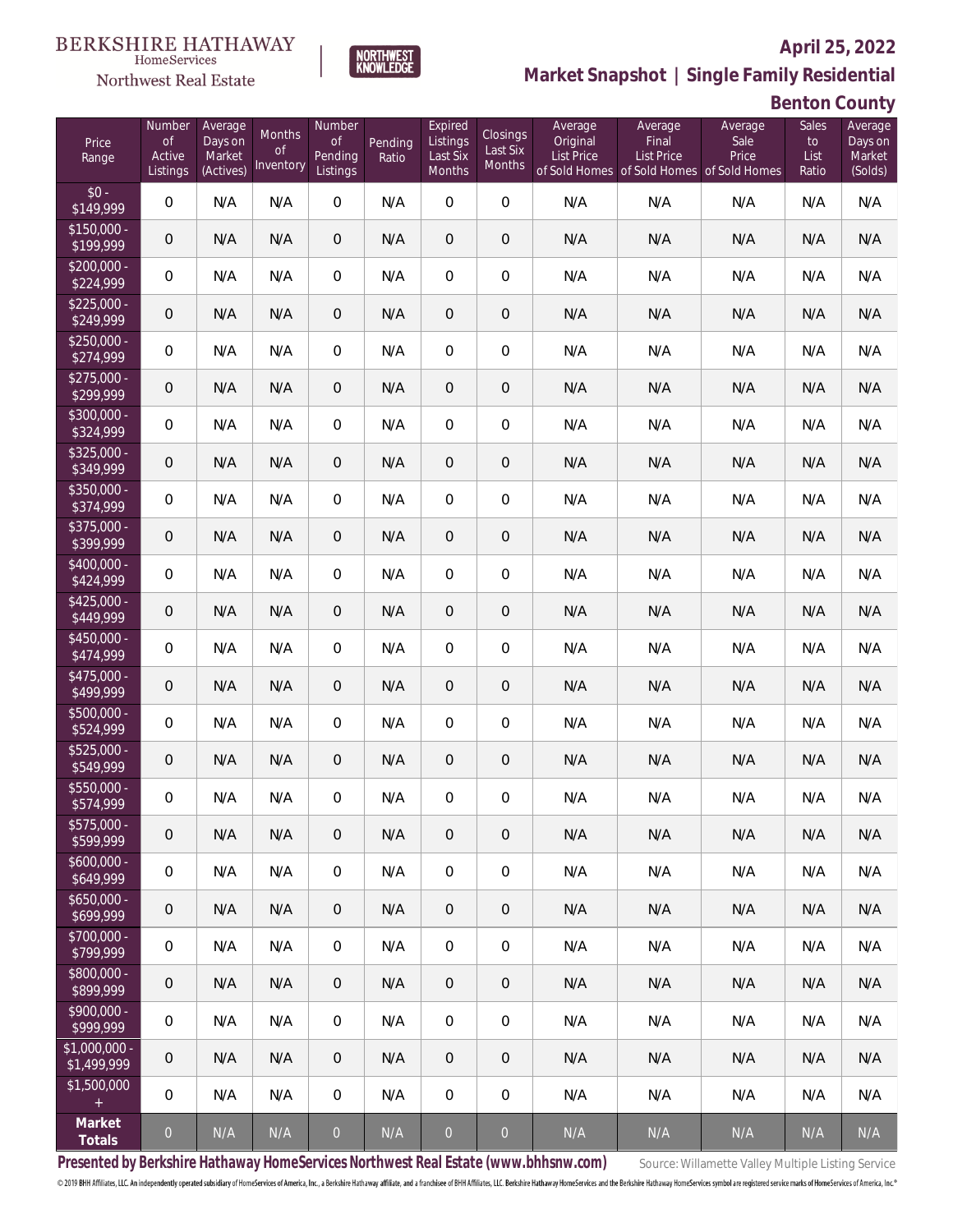

**NORTHWEST**<br>KNOWLEDGE

### Northwest Real Estate

# **Market Snapshot | Single Family Residential**

**Linn County**

| Price<br>Range                | Number<br><b>of</b><br>Active<br>Listings | Average<br>Days on<br>Market<br>(Actives) | Months<br><b>of</b><br>Inventory | Number<br><b>of</b><br>Pending<br>Listings | Pending<br>Ratio        | Expired<br>Listings<br>Last Six<br>Months | Closings<br>Last Six<br>Months | Average<br>Original<br>List Price | Average<br>Final<br>List Price<br>of Sold Homes of Sold Homes of Sold Homes | Average<br>Sale<br>Price | Sales<br>to<br>List<br>Ratio | Average<br>Days on<br>Market<br>(Solds) |
|-------------------------------|-------------------------------------------|-------------------------------------------|----------------------------------|--------------------------------------------|-------------------------|-------------------------------------------|--------------------------------|-----------------------------------|-----------------------------------------------------------------------------|--------------------------|------------------------------|-----------------------------------------|
| $$0 -$<br>\$149,999           | $\overline{0}$                            | N/A                                       | N/A                              | $\overline{0}$                             | N/A                     | $\Omega$                                  | $\overline{0}$                 | N/A                               | N/A                                                                         | N/A                      | N/A                          | N/A                                     |
| $$150,000 -$<br>\$199,999     | 0                                         | N/A                                       | N/A                              | $\overline{0}$                             | N/A                     | $\overline{0}$                            | $\theta$                       | N/A                               | N/A                                                                         | N/A                      | N/A                          | N/A                                     |
| $$200,000 -$<br>\$224,999     | $\boldsymbol{0}$                          | N/A                                       | N/A                              | $\overline{0}$                             | N/A                     | $\overline{0}$                            | $\overline{0}$                 | N/A                               | N/A                                                                         | N/A                      | N/A                          | N/A                                     |
| $$225,000 -$<br>\$249,999     | 0                                         | N/A                                       | N/A                              | $\overline{0}$                             | N/A                     | $\overline{0}$                            | $\mathbf 0$                    | N/A                               | N/A                                                                         | N/A                      | N/A                          | N/A                                     |
| $$250,000 -$<br>\$274,999     | $\boldsymbol{0}$                          | N/A                                       | N/A                              | $\overline{0}$                             | N/A                     | $\overline{0}$                            | $\boldsymbol{0}$               | N/A                               | N/A                                                                         | N/A                      | N/A                          | N/A                                     |
| $$275,000 -$<br>\$299,999     | 0                                         | N/A                                       | N/A                              | $\overline{0}$                             | N/A                     | $\overline{0}$                            | $\mathbf 0$                    | N/A                               | N/A                                                                         | N/A                      | N/A                          | N/A                                     |
| \$300,000 -<br>\$324,999      | $\boldsymbol{0}$                          | N/A                                       | N/A                              | $\overline{0}$                             | N/A                     | $\overline{0}$                            | $\mathbf 0$                    | N/A                               | N/A                                                                         | N/A                      | N/A                          | N/A                                     |
| $$325,000 -$<br>\$349,999     | 0                                         | N/A                                       | N/A                              | $\overline{0}$                             | N/A                     | $\overline{0}$                            | $\mathbf 0$                    | N/A                               | N/A                                                                         | N/A                      | N/A                          | N/A                                     |
| $$350,000 -$<br>\$374,999     | $\boldsymbol{0}$                          | N/A                                       | N/A                              | $\overline{0}$                             | N/A                     | $\overline{0}$                            | $\boldsymbol{0}$               | N/A                               | N/A                                                                         | N/A                      | N/A                          | N/A                                     |
| \$375,000 -<br>\$399,999      | 0                                         | N/A                                       | N/A                              | $\overline{0}$                             | N/A                     | $\overline{0}$                            | $\mathbf 0$                    | N/A                               | N/A                                                                         | N/A                      | N/A                          | N/A                                     |
| \$400,000 -<br>\$424,999      | $\boldsymbol{0}$                          | N/A                                       | N/A                              | $\overline{0}$                             | N/A                     | $\overline{0}$                            | $\mathbf 0$                    | N/A                               | N/A                                                                         | N/A                      | N/A                          | N/A                                     |
| $$425,000 -$<br>\$449,999     | $\mathbf 0$                               | N/A                                       | N/A                              | $\overline{0}$                             | N/A                     | $\overline{0}$                            | $\mathbf 0$                    | N/A                               | N/A                                                                         | N/A                      | N/A                          | N/A                                     |
| \$450,000 -<br>\$474,999      | $\boldsymbol{0}$                          | N/A                                       | N/A                              | $\overline{0}$                             | N/A                     | $\overline{0}$                            | $\mathbf 0$                    | N/A                               | N/A                                                                         | N/A                      | N/A                          | N/A                                     |
| $$475,000 -$<br>\$499,999     | $\mathbf 0$                               | N/A                                       | N/A                              | $\overline{0}$                             | N/A                     | $\overline{0}$                            | $\mathbf 0$                    | N/A                               | N/A                                                                         | N/A                      | N/A                          | N/A                                     |
| $$500,000 -$<br>\$524,999     | $\boldsymbol{0}$                          | N/A                                       | N/A                              | $\overline{0}$                             | N/A                     | $\overline{0}$                            | $\mathbf 0$                    | N/A                               | N/A                                                                         | N/A                      | N/A                          | N/A                                     |
| $$525,000 -$<br>\$549,999     | 0                                         | N/A                                       | N/A                              | $\overline{0}$                             | N/A                     | $\overline{0}$                            | $\mathbf 0$                    | N/A                               | N/A                                                                         | N/A                      | N/A                          | N/A                                     |
| \$550,000 -<br>\$574,999      | 0                                         | N/A                                       | N/A                              | 0                                          | N/A                     | 0                                         | $\mathbf 0$                    | N/A                               | N/A                                                                         | N/A                      | N/A                          | N/A                                     |
| $$575,000 -$<br>\$599,999     | 0                                         | N/A                                       | N/A                              | $\overline{0}$                             | N/A                     | 0                                         | $\mathbf 0$                    | N/A                               | N/A                                                                         | N/A                      | N/A                          | N/A                                     |
| $$600,000 -$<br>\$649,999     | 0                                         | N/A                                       | N/A                              | $\mathbf 0$                                | N/A                     | $\mathbf 0$                               | $\mathbf 0$                    | N/A                               | N/A                                                                         | N/A                      | N/A                          | N/A                                     |
| $$650,000 -$<br>\$699,999     | $\mathbf 0$                               | N/A                                       | N/A                              | $\overline{0}$                             | N/A                     | $\overline{0}$                            | $\sqrt{2}$                     | N/A                               | N/A                                                                         | N/A                      | N/A                          | N/A                                     |
| \$700,000 -<br>\$799,999      | 0                                         | N/A                                       | N/A                              | $\overline{0}$                             | N/A                     | $\mathbf 0$                               | $\mathbf 0$                    | N/A                               | N/A                                                                         | N/A                      | N/A                          | N/A                                     |
| $$800,000 -$<br>\$899,999     | $\mathbf 0$                               | N/A                                       | N/A                              | $\overline{0}$                             | N/A                     | $\overline{0}$                            | $\sqrt{2}$                     | N/A                               | N/A                                                                         | N/A                      | N/A                          | N/A                                     |
| $$900,000 -$<br>\$999,999     | 0                                         | N/A                                       | N/A                              | $\mathbf 0$                                | N/A                     | $\mathbf 0$                               | $\mathbf 0$                    | N/A                               | N/A                                                                         | N/A                      | N/A                          | N/A                                     |
| $$1,000,000 -$<br>\$1,499,999 | $\theta$                                  | N/A                                       | N/A                              | $\overline{0}$                             | N/A                     | $\overline{0}$                            | $\theta$                       | N/A                               | N/A                                                                         | N/A                      | N/A                          | N/A                                     |
| \$1,500,000<br>$+$            | 0                                         | N/A                                       | N/A                              | $\overline{0}$                             | N/A                     | $\mathbf 0$                               | $\mathbf 0$                    | N/A                               | N/A                                                                         | N/A                      | N/A                          | N/A                                     |
| Market<br>Totals              | $\overline{0}$                            | N/A                                       | N/A                              | $\mathbf 0$                                | $\mathsf{N}/\mathsf{A}$ | $\boldsymbol{0}$                          | $\overline{0}$                 | N/A                               | N/A                                                                         | N/A                      | N/A                          | N/A                                     |

Presented by Berkshire Hathaway HomeServices Northwest Real Estate (www.bhhsnw.com) source: Willamette Valley Multiple Listing Service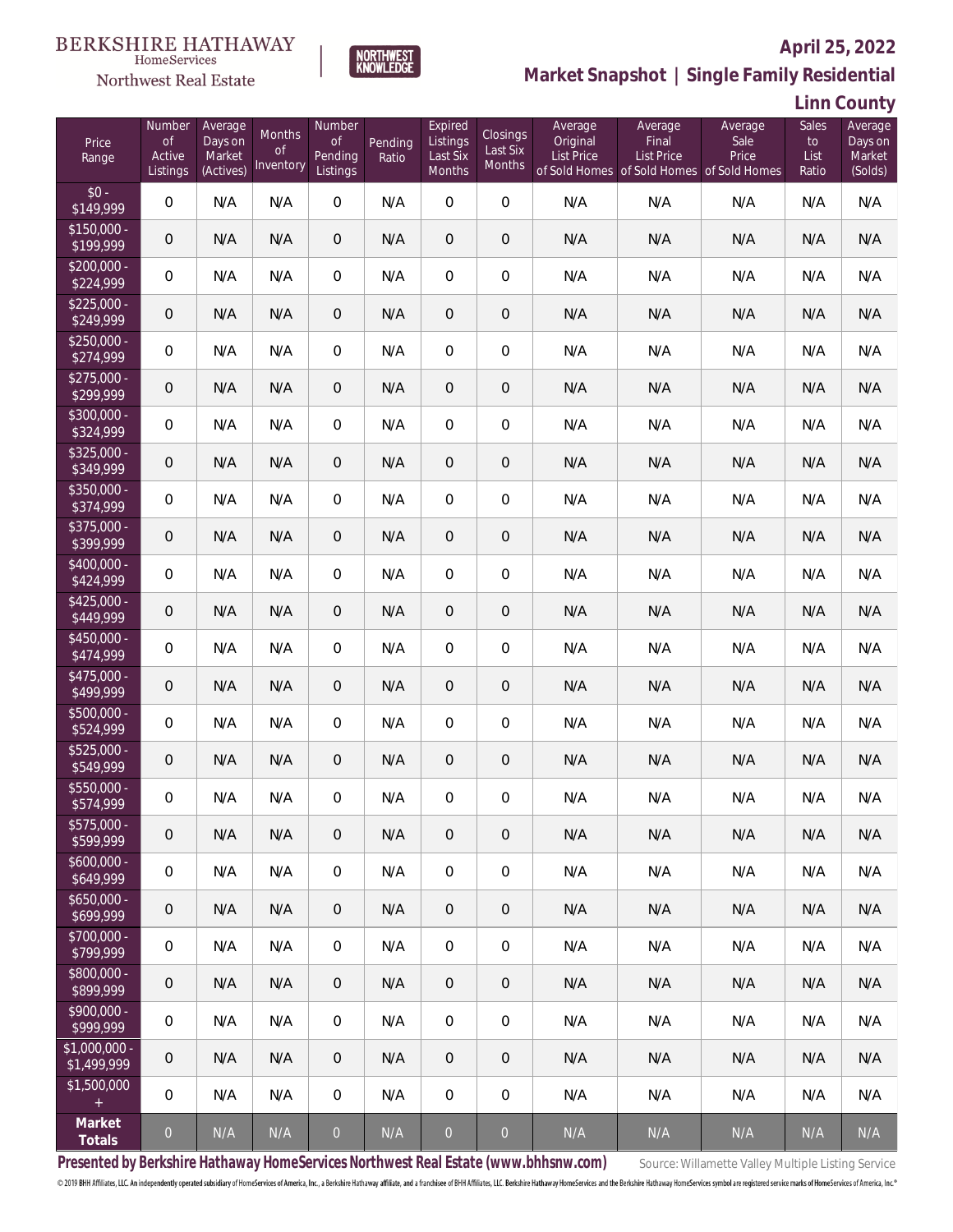

**Market Snapshot | Single Family Residential**

# **Marion County**

| Price<br>Range               | Number<br><b>of</b><br>Active<br>Listings | Average<br>Days on<br>Market<br>(Actives) | Months<br>0f<br>Inventory | Number<br>Οf<br>Pending<br>Listings | Pending<br>Ratio | Expired<br>Listings<br>Last Six<br>Months | Closings<br>Last Six<br>Months | Average<br>Original<br><b>List Price</b> | Average<br>Final<br><b>List Price</b><br>of Sold Homes of Sold Homes of Sold Homes | Average<br>Sale<br>Price | Sales<br>to<br>List<br>Ratio | Average<br>Days on<br>Market<br>(Solds) |
|------------------------------|-------------------------------------------|-------------------------------------------|---------------------------|-------------------------------------|------------------|-------------------------------------------|--------------------------------|------------------------------------------|------------------------------------------------------------------------------------|--------------------------|------------------------------|-----------------------------------------|
| $$0 -$<br>\$149,999          | 0                                         | N/A                                       | N/A                       | $\overline{0}$                      | N/A              | $\Omega$                                  | $\overline{0}$                 | N/A                                      | N/A                                                                                | N/A                      | N/A                          | N/A                                     |
| $$150,000 -$<br>\$199,999    | 0                                         | N/A                                       | N/A                       | $\overline{0}$                      | N/A              | $\overline{0}$                            | 0                              | N/A                                      | N/A                                                                                | N/A                      | N/A                          | N/A                                     |
| $$200,000 -$<br>\$224,999    | 0                                         | N/A                                       | N/A                       | $\overline{0}$                      | N/A              | $\overline{0}$                            | 0                              | N/A                                      | N/A                                                                                | N/A                      | N/A                          | N/A                                     |
| $$225,000 -$<br>\$249,999    | 0                                         | N/A                                       | N/A                       | $\overline{0}$                      | N/A              | $\overline{0}$                            | 0                              | N/A                                      | N/A                                                                                | N/A                      | N/A                          | N/A                                     |
| $$250,000 -$<br>\$274,999    | $\boldsymbol{0}$                          | N/A                                       | N/A                       | $\overline{0}$                      | N/A              | $\overline{0}$                            | $\overline{0}$                 | N/A                                      | N/A                                                                                | N/A                      | N/A                          | N/A                                     |
| $$275,000 -$<br>\$299,999    | $\mathbf 0$                               | N/A                                       | N/A                       | $\overline{0}$                      | N/A              | $\mathbf{0}$                              | 0                              | N/A                                      | N/A                                                                                | N/A                      | N/A                          | N/A                                     |
| $$300,000 -$<br>\$324,999    | $\boldsymbol{0}$                          | N/A                                       | N/A                       | $\overline{0}$                      | N/A              | $\overline{0}$                            | $\overline{0}$                 | N/A                                      | N/A                                                                                | N/A                      | N/A                          | N/A                                     |
| $$325,000 -$<br>\$349,999    | $\mathbf 0$                               | N/A                                       | N/A                       | $\overline{0}$                      | N/A              | $\mathbf{0}$                              | 0                              | N/A                                      | N/A                                                                                | N/A                      | N/A                          | N/A                                     |
| $$350,000 -$<br>\$374,999    | $\boldsymbol{0}$                          | N/A                                       | N/A                       | $\overline{0}$                      | N/A              | $\overline{0}$                            | $\overline{0}$                 | N/A                                      | N/A                                                                                | N/A                      | N/A                          | N/A                                     |
| \$375,000 -<br>\$399,999     | $\mathbf 0$                               | N/A                                       | N/A                       | $\overline{0}$                      | N/A              | $\overline{0}$                            | 0                              | N/A                                      | N/A                                                                                | N/A                      | N/A                          | N/A                                     |
| \$400,000 -<br>\$424,999     | $\boldsymbol{0}$                          | N/A                                       | N/A                       | $\overline{0}$                      | N/A              | $\overline{0}$                            | $\overline{0}$                 | N/A                                      | N/A                                                                                | N/A                      | N/A                          | N/A                                     |
| $$425,000 -$<br>\$449,999    | 0                                         | N/A                                       | N/A                       | $\overline{0}$                      | N/A              | $\mathbf{0}$                              | 0                              | N/A                                      | N/A                                                                                | N/A                      | N/A                          | N/A                                     |
| $$450,000 -$<br>\$474,999    | $\boldsymbol{0}$                          | N/A                                       | N/A                       | $\overline{0}$                      | N/A              | $\overline{0}$                            | $\overline{0}$                 | N/A                                      | N/A                                                                                | N/A                      | N/A                          | N/A                                     |
| $$475,000 -$<br>\$499,999    | 0                                         | N/A                                       | N/A                       | $\overline{0}$                      | N/A              | $\overline{0}$                            | 0                              | N/A                                      | N/A                                                                                | N/A                      | N/A                          | N/A                                     |
| \$500,000 -<br>\$524,999     | 0                                         | N/A                                       | N/A                       | $\overline{0}$                      | N/A              | $\overline{0}$                            | 0                              | N/A                                      | N/A                                                                                | N/A                      | N/A                          | N/A                                     |
| $$525,000 -$<br>\$549,999    | 0                                         | N/A                                       | N/A                       | $\overline{0}$                      | N/A              | $\overline{0}$                            | 0                              | N/A                                      | N/A                                                                                | N/A                      | N/A                          | N/A                                     |
| \$550,000 -<br>\$574,999     | 0                                         | N/A                                       | N/A                       | $\overline{0}$                      | N/A              | $\overline{0}$                            | 0                              | N/A                                      | N/A                                                                                | N/A                      | N/A                          | N/A                                     |
| $$575,000 -$<br>\$599,999    | $\mathbf 0$                               | N/A                                       | N/A                       | $\mathbf 0$                         | N/A              | $\mathbf 0$                               | 0                              | N/A                                      | N/A                                                                                | N/A                      | N/A                          | N/A                                     |
| $$600,000 -$<br>\$649,999    | $\boldsymbol{0}$                          | N/A                                       | N/A                       | 0                                   | N/A              | $\mathbf 0$                               | 0                              | N/A                                      | N/A                                                                                | N/A                      | N/A                          | N/A                                     |
| $$650,000 -$<br>\$699,999    | $\mathbf 0$                               | N/A                                       | N/A                       | $\mathbf 0$                         | N/A              | $\sqrt{2}$                                | 0                              | N/A                                      | N/A                                                                                | N/A                      | N/A                          | N/A                                     |
| $$700,000 -$<br>\$799,999    | 0                                         | N/A                                       | N/A                       | $\mathbf 0$                         | N/A              | $\mathbf 0$                               | 0                              | N/A                                      | N/A                                                                                | N/A                      | N/A                          | N/A                                     |
| \$800,000 -<br>\$899,999     | 0                                         | N/A                                       | N/A                       | $\mathbf 0$                         | N/A              | $\sqrt{2}$                                | 0                              | N/A                                      | N/A                                                                                | N/A                      | N/A                          | N/A                                     |
| $$900,000 -$<br>\$999,999    | 0                                         | N/A                                       | N/A                       | $\boldsymbol{0}$                    | N/A              | $\mathbf 0$                               | 0                              | N/A                                      | N/A                                                                                | N/A                      | N/A                          | N/A                                     |
| \$1,000,000 -<br>\$1,499,999 | 0                                         | N/A                                       | N/A                       | $\mathbf 0$                         | N/A              | $\mathbf 0$                               | 0                              | N/A                                      | N/A                                                                                | N/A                      | N/A                          | N/A                                     |
| \$1,500,000<br>$\pm$         | 0                                         | N/A                                       | N/A                       | $\boldsymbol{0}$                    | N/A              | $\mathbf 0$                               | $\mathbf 0$                    | N/A                                      | N/A                                                                                | N/A                      | N/A                          | N/A                                     |
| Market<br>Totals             | $\overline{0}$                            | N/A                                       | N/A                       | $\boldsymbol{0}$                    | N/A              | $\overline{0}$                            | $\mathbf 0$                    | N/A                                      | N/A                                                                                | N/A                      | N/A                          | $\mathsf{N}/\mathsf{A}$                 |

Presented by Berkshire Hathaway HomeServices Northwest Real Estate (www.bhhsnw.com) source: Willamette Valley Multiple Listing Service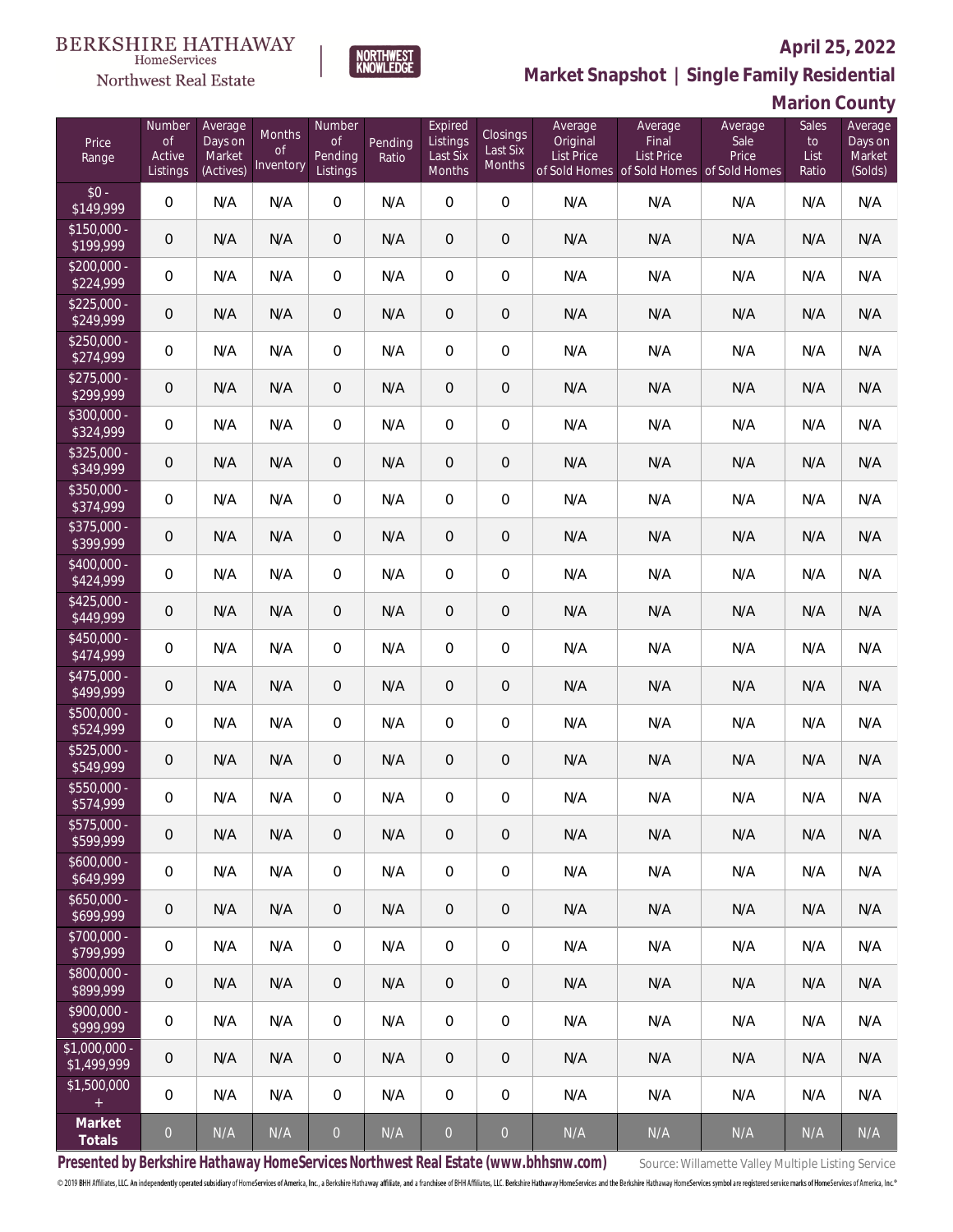

**NORTHWEST**<br>KNOWLEDGE

**Market Snapshot | Single Family Residential**

### **Polk County**

| Price<br>Range                | Number<br>of<br>Active<br>Listings | Average<br>Days on<br>Market<br>(Actives) | Months<br>0f<br>Inventory | Number<br>0f<br>Pending<br>Listings | Pending<br>Ratio | Expired<br>Listings<br>Last Six<br>Months | Closings<br>Last Six<br><b>Months</b> | Average<br>Original<br><b>List Price</b> | Average<br>Final<br><b>List Price</b><br>of Sold Homes of Sold Homes of Sold Homes | Average<br>Sale<br>Price | Sales<br>to<br>List<br>Ratio | Average<br>Days on<br>Market<br>(Solds) |
|-------------------------------|------------------------------------|-------------------------------------------|---------------------------|-------------------------------------|------------------|-------------------------------------------|---------------------------------------|------------------------------------------|------------------------------------------------------------------------------------|--------------------------|------------------------------|-----------------------------------------|
| $$0 -$<br>\$149,999           | $\overline{0}$                     | N/A                                       | N/A                       | $\overline{0}$                      | N/A              | $\overline{0}$                            | $\overline{0}$                        | N/A                                      | N/A                                                                                | N/A                      | N/A                          | N/A                                     |
| $$150,000 -$<br>\$199,999     | 0                                  | N/A                                       | N/A                       | $\overline{0}$                      | N/A              | $\overline{0}$                            | $\mathbf 0$                           | N/A                                      | N/A                                                                                | N/A                      | N/A                          | N/A                                     |
| $$200,000 -$<br>\$224,999     | 0                                  | N/A                                       | N/A                       | $\overline{0}$                      | N/A              | $\overline{0}$                            | $\mathbf 0$                           | N/A                                      | N/A                                                                                | N/A                      | N/A                          | N/A                                     |
| $$225,000 -$<br>\$249,999     | 0                                  | N/A                                       | N/A                       | $\overline{0}$                      | N/A              | $\overline{0}$                            | $\mathbf 0$                           | N/A                                      | N/A                                                                                | N/A                      | N/A                          | N/A                                     |
| $$250,000 -$<br>\$274,999     | 0                                  | N/A                                       | N/A                       | $\overline{0}$                      | N/A              | $\overline{0}$                            | $\mathbf 0$                           | N/A                                      | N/A                                                                                | N/A                      | N/A                          | N/A                                     |
| $$275,000 -$<br>\$299,999     | $\overline{0}$                     | N/A                                       | N/A                       | $\overline{0}$                      | N/A              | $\overline{0}$                            | $\mathbf 0$                           | N/A                                      | N/A                                                                                | N/A                      | N/A                          | N/A                                     |
| \$300,000 -<br>\$324,999      | 0                                  | N/A                                       | N/A                       | $\overline{0}$                      | N/A              | $\overline{0}$                            | $\mathbf 0$                           | N/A                                      | N/A                                                                                | N/A                      | N/A                          | N/A                                     |
| $$325,000 -$<br>\$349,999     | $\mathbf 0$                        | N/A                                       | N/A                       | $\overline{0}$                      | N/A              | $\overline{0}$                            | $\mathbf 0$                           | N/A                                      | N/A                                                                                | N/A                      | N/A                          | N/A                                     |
| \$350,000 -<br>\$374,999      | 0                                  | N/A                                       | N/A                       | $\overline{0}$                      | N/A              | $\overline{0}$                            | $\mathbf 0$                           | N/A                                      | N/A                                                                                | N/A                      | N/A                          | N/A                                     |
| \$375,000 -<br>\$399,999      | $\overline{0}$                     | N/A                                       | N/A                       | $\overline{0}$                      | N/A              | $\overline{0}$                            | $\mathbf 0$                           | N/A                                      | N/A                                                                                | N/A                      | N/A                          | N/A                                     |
| \$400,000 -<br>\$424,999      | $\overline{0}$                     | N/A                                       | N/A                       | $\overline{0}$                      | N/A              | $\overline{0}$                            | $\mathbf 0$                           | N/A                                      | N/A                                                                                | N/A                      | N/A                          | N/A                                     |
| $$425,000 -$<br>\$449,999     | $\overline{0}$                     | N/A                                       | N/A                       | $\overline{0}$                      | N/A              | $\overline{0}$                            | $\mathbf 0$                           | N/A                                      | N/A                                                                                | N/A                      | N/A                          | N/A                                     |
| $$450,000 -$<br>\$474,999     | $\overline{0}$                     | N/A                                       | N/A                       | $\overline{0}$                      | N/A              | $\overline{0}$                            | $\mathbf 0$                           | N/A                                      | N/A                                                                                | N/A                      | N/A                          | N/A                                     |
| $$475,000 -$<br>\$499,999     | $\overline{0}$                     | N/A                                       | N/A                       | $\overline{0}$                      | N/A              | $\overline{0}$                            | $\mathbf 0$                           | N/A                                      | N/A                                                                                | N/A                      | N/A                          | N/A                                     |
| $$500,000 -$<br>\$524,999     | 0                                  | N/A                                       | N/A                       | $\overline{0}$                      | N/A              | $\overline{0}$                            | $\boldsymbol{0}$                      | N/A                                      | N/A                                                                                | N/A                      | N/A                          | N/A                                     |
| $$525,000 -$<br>\$549,999     | $\overline{0}$                     | N/A                                       | N/A                       | $\overline{0}$                      | N/A              | $\overline{0}$                            | $\mathbf 0$                           | N/A                                      | N/A                                                                                | N/A                      | N/A                          | N/A                                     |
| \$550,000 -<br>\$574,999      | 0                                  | N/A                                       | N/A                       | 0                                   | N/A              | 0                                         | 0                                     | N/A                                      | N/A                                                                                | N/A                      | N/A                          | N/A                                     |
| $$575,000 -$<br>\$599,999     | $\overline{0}$                     | N/A                                       | N/A                       | $\theta$                            | N/A              | $\mathbf{0}$                              | $\overline{0}$                        | N/A                                      | N/A                                                                                | N/A                      | N/A                          | N/A                                     |
| $$600,000 -$<br>\$649,999     | $\mathbf 0$                        | N/A                                       | N/A                       | 0                                   | N/A              | $\overline{0}$                            | $\boldsymbol{0}$                      | N/A                                      | N/A                                                                                | N/A                      | N/A                          | N/A                                     |
| $$650,000 -$<br>\$699,999     | $\overline{0}$                     | N/A                                       | N/A                       | $\overline{0}$                      | N/A              | $\overline{0}$                            | $\overline{0}$                        | N/A                                      | N/A                                                                                | N/A                      | N/A                          | N/A                                     |
| \$700,000 -<br>\$799,999      | $\mathbf 0$                        | N/A                                       | N/A                       | 0                                   | N/A              | $\mathbf 0$                               | $\boldsymbol{0}$                      | N/A                                      | N/A                                                                                | N/A                      | N/A                          | N/A                                     |
| \$800,000 -<br>\$899,999      | $\overline{0}$                     | N/A                                       | N/A                       | $\overline{0}$                      | N/A              | $\overline{0}$                            | $\overline{0}$                        | N/A                                      | N/A                                                                                | N/A                      | N/A                          | N/A                                     |
| $$900,000 -$<br>\$999,999     | $\mathbf 0$                        | N/A                                       | N/A                       | 0                                   | N/A              | $\mathbf 0$                               | $\boldsymbol{0}$                      | N/A                                      | N/A                                                                                | N/A                      | N/A                          | N/A                                     |
| $$1,000,000 -$<br>\$1,499,999 | $\overline{0}$                     | N/A                                       | N/A                       | $\overline{0}$                      | N/A              | $\overline{0}$                            | $\overline{0}$                        | N/A                                      | N/A                                                                                | N/A                      | N/A                          | N/A                                     |
| \$1,500,000<br>$+$ $\,$       | $\mathbf 0$                        | N/A                                       | N/A                       | 0                                   | N/A              | $\boldsymbol{0}$                          | $\mathbf 0$                           | N/A                                      | N/A                                                                                | N/A                      | N/A                          | N/A                                     |
| Market<br>Totals              | $\overline{0}$                     | N/A                                       | $\mathsf{N}/\mathsf{A}$   | $\boldsymbol{0}$                    | N/A              | $\overline{0}$                            | $\overline{0}$                        | N/A                                      | N/A                                                                                | N/A                      | $\mathsf{N}/\mathsf{A}$      | N/A                                     |

Presented by Berkshire Hathaway HomeServices Northwest Real Estate (www.bhhsnw.com) source: Willamette Valley Multiple Listing Service